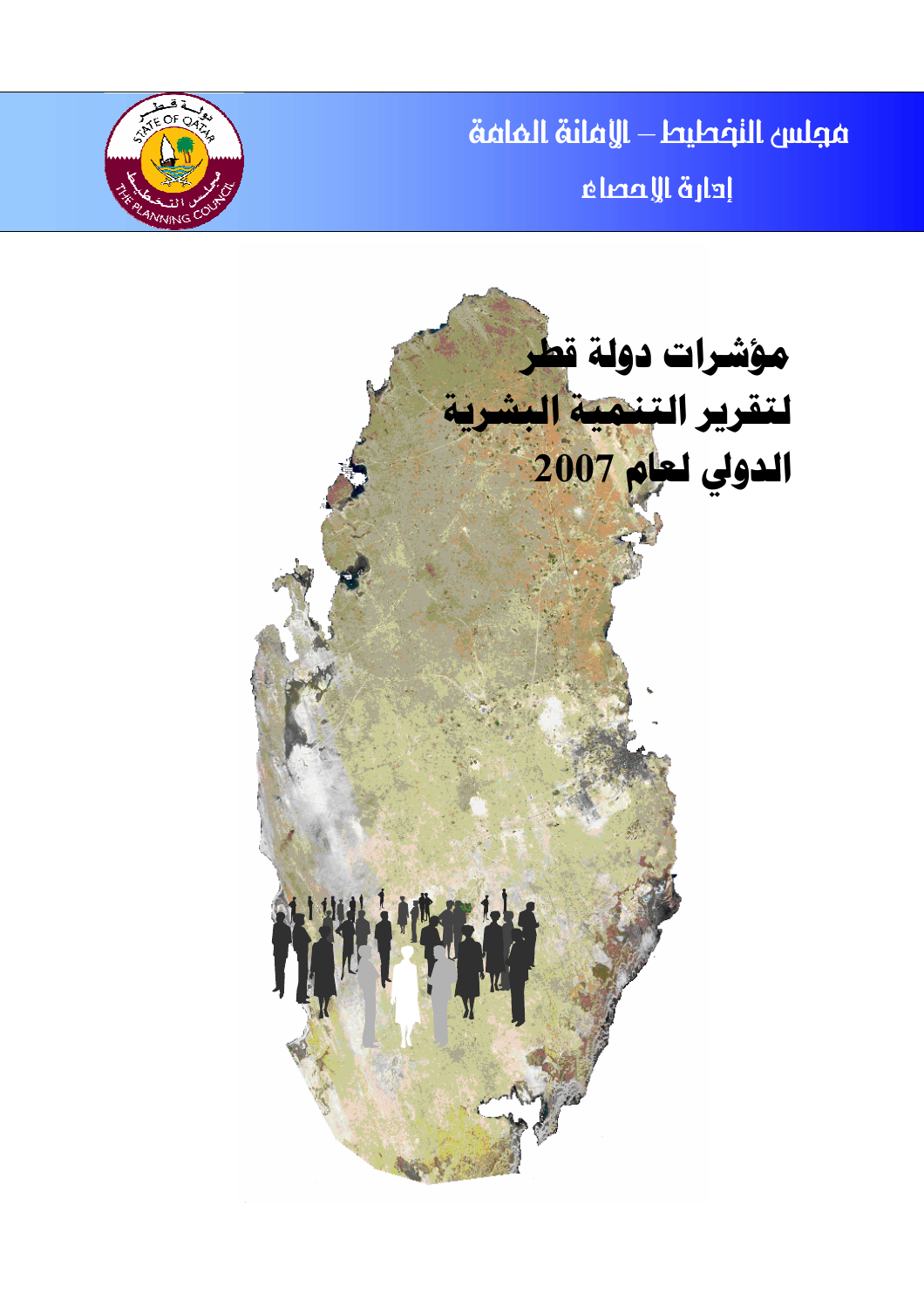| 1. Human development index | دليل التنمية البشرية $\!-1$ |
|----------------------------|-----------------------------|
|                            |                             |

| <b>Index</b>                                                                                          | القيمة<br><b>Value</b> | الموشر                                                                                 |
|-------------------------------------------------------------------------------------------------------|------------------------|----------------------------------------------------------------------------------------|
| Life Expectancy at Birth (years) 2005                                                                 | 76                     | متوسط العمر المتوقع لدى الولادة (بالأعوام)<br>2005                                     |
| <b>Adult Literacy rate</b><br>(% ages 15 and above) 2005                                              | 90.6                   | نسبة الإلمام بالقراءة والكتابة لدى البالغين<br>(% من عمر 15وما فوق) 2005               |
| <b>Combined gross enrolment ratio for</b><br>primary, secondary and tertiary schools<br>(%) 2004/2005 | 91.1                   | مجموع نسب الالتحاق الإجمالية بالتعليم الابتدائي<br>والثانوي والعالي (%) 2005/2004      |
| GDP per capita (PPP US\$) 2005                                                                        | 47753                  | الناتج المحلي الإج <i>م</i> الي للفرد<br>(معادل القوة الشرائية بالدولار الأمريكي) 2005 |
| Life expectancy index                                                                                 | 0.850                  | دليل متوسط العمر المتوقع                                                               |
| <b>Education index</b>                                                                                | 0.908                  | دليل التعليم                                                                           |
| <b>GDP index</b>                                                                                      | 1.03                   | دليل الناتج المحلى الإجمالي                                                            |
| Human development index (HDI) value<br>2005                                                           | 0.923                  | قيمة دليل التنمية البشرية 2005                                                         |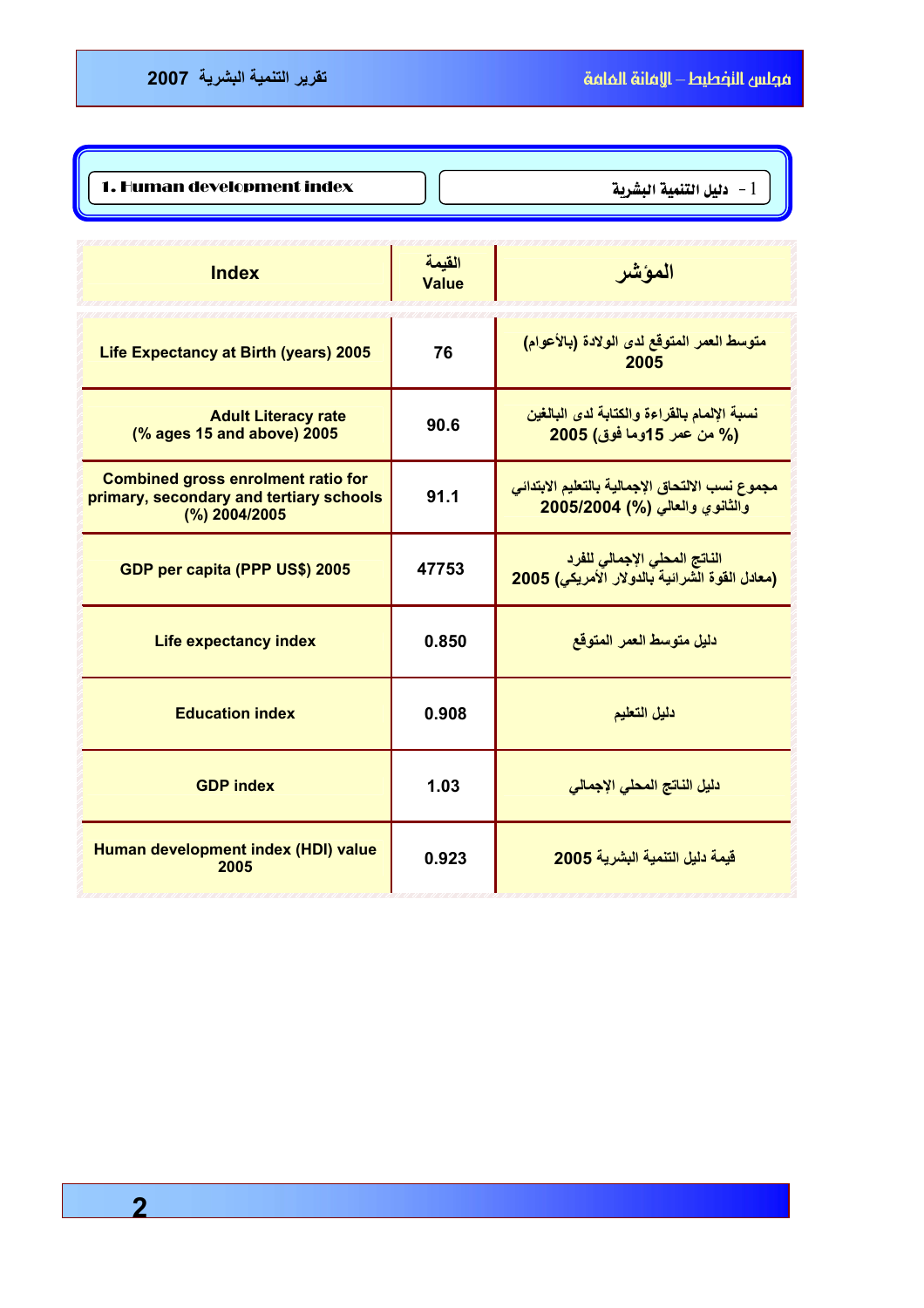| <b>3 - Human and income poverty in</b><br><b>Developing countries</b> | 3 - الفقر البشري وفقر الدخل ( البلدان النامية ) |
|-----------------------------------------------------------------------|-------------------------------------------------|
|                                                                       |                                                 |

| <b>Index</b>                                                                             |                                           | القيمة<br><b>Value</b> |                                                                                         | الموشر                                                                    |  |
|------------------------------------------------------------------------------------------|-------------------------------------------|------------------------|-----------------------------------------------------------------------------------------|---------------------------------------------------------------------------|--|
| Probability at birth of not surviving to<br>age 40 (% of cohort) (2002-2005)             |                                           | 3.4                    | الاحتمال لدى الولادة بعدم البقاء على قيد الحياة<br>حتى 40 عاما (% من الجماعة) 2002-2005 |                                                                           |  |
| <b>Adult illiteracy rate</b><br>(% ages 15 and above) 2005                               |                                           | 9.4                    | معدل الأمية لدى البالغين<br>(% من عمر 15 عاما وما فوق) 2005                             |                                                                           |  |
| <b>Population without sustainable access</b><br>to an improved water sources<br>(%) 2004 |                                           | 0                      | السكان من دون إمكانية الحصول المستدام على<br>مصادر ماء محسن (%) 2004                    |                                                                           |  |
| children under weight for age<br>(% under age 5) 1995-2002                               |                                           | 6                      | الأطفال دون الوزن السوى لأعمارهم<br>(% دون سن الخامسة) 1995-2002                        |                                                                           |  |
|                                                                                          | \$1 a day 1990-2005                       | $\mathbf 0$            | دولار واحد ف <i>ي</i> اليوم<br>2005-1990                                                |                                                                           |  |
| <b>Population</b><br>below<br>income<br>poverty line<br>(%)                              | \$2 a day 1990-2005                       | 0                      | دولاران في السيوم<br>2005-1990                                                          | أهداف التنمية للألفية<br>النسبة المئوية للسكان<br>تحت خط فقر الدخل<br>(%) |  |
|                                                                                          | <b>National poverty line</b><br>1990-2005 |                        | خط الفقر القطـرى<br>2005-1990                                                           |                                                                           |  |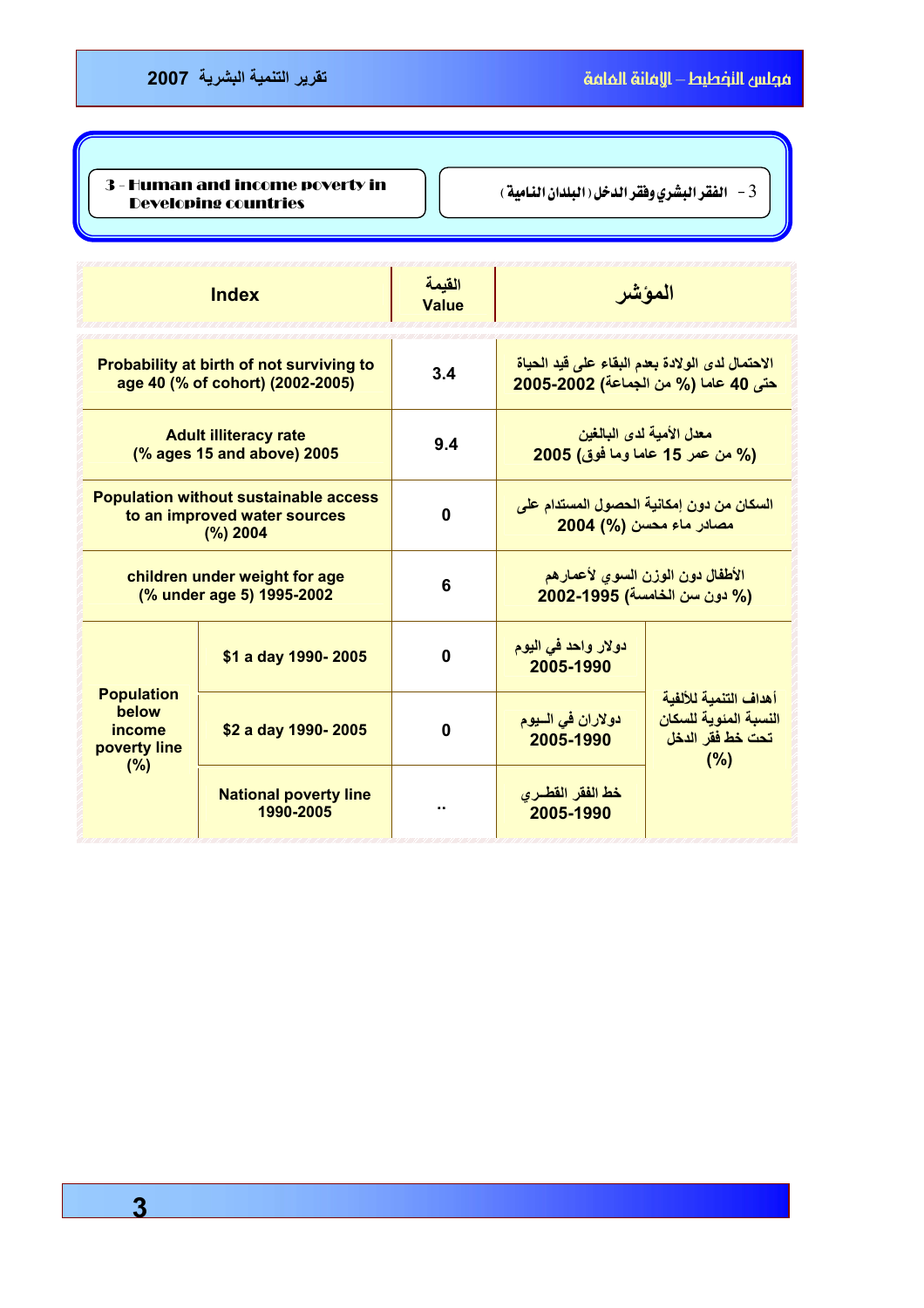l

 $\textbf{5}$  - Demographic trends  $\textbf{1}$   $\textbf{2}$   $\textbf{3}$   $\textbf{4}$   $\textbf{5}$   $\textbf{1}$   $\textbf{2}$   $\textbf{3}$   $\textbf{4}$   $\textbf{5}$   $\textbf{6}$ 

| <b>Index</b>                                      |             | القيمة<br><b>Value</b> | المؤشر        |                                     |  |
|---------------------------------------------------|-------------|------------------------|---------------|-------------------------------------|--|
|                                                   | 1975        | 0.2                    | 1975          |                                     |  |
| <b>Total</b><br>population<br>(millions)          | 2005        | 0.8                    | 2005          | مجموع السكا <i>ن</i><br>(بالملايين) |  |
|                                                   | 2015        | 1.4                    | 2015          |                                     |  |
| <b>Annual</b><br>population                       | 2005        | 5.6                    | 2005          | معدل النمو السنوي<br>للسكان (%)     |  |
| growth rate<br>(%)                                | 2005-2015   | 5.6                    | 2015-2005     |                                     |  |
| <b>Urban</b><br>population<br>(% of total)        | 1975        | 82.9                   | 1975          |                                     |  |
|                                                   | 2005        | 100                    | 2005          | سكان الحضر<br>(% من المجموع)        |  |
|                                                   | 2015        | 100                    | 2015          |                                     |  |
| population<br>under age 15<br>(% of total)        | 2005        | 22.5                   | 2005          | السكان دون عمر 15                   |  |
|                                                   | 2015        | 21.7                   | 2015          | (% من المجموع)                      |  |
| population<br>age 65 and<br>above (% of<br>total) | 2005        | 1.2                    | 2005          | السكان في عمر 65<br>عاما فَما فوق   |  |
|                                                   | 2015        | 4.6                    | 2015          | (% من المجموع)                      |  |
| <b>Total fertility</b>                            | 1970 - 1975 | 6.8                    | 1975 - 1970   | معدل الخصوبة الإجمالي               |  |
| rate (births<br>per woman)                        | 2000-2005   | 4.2                    | $2005 - 2000$ | (للمرأة الواحدة)                    |  |

 **4**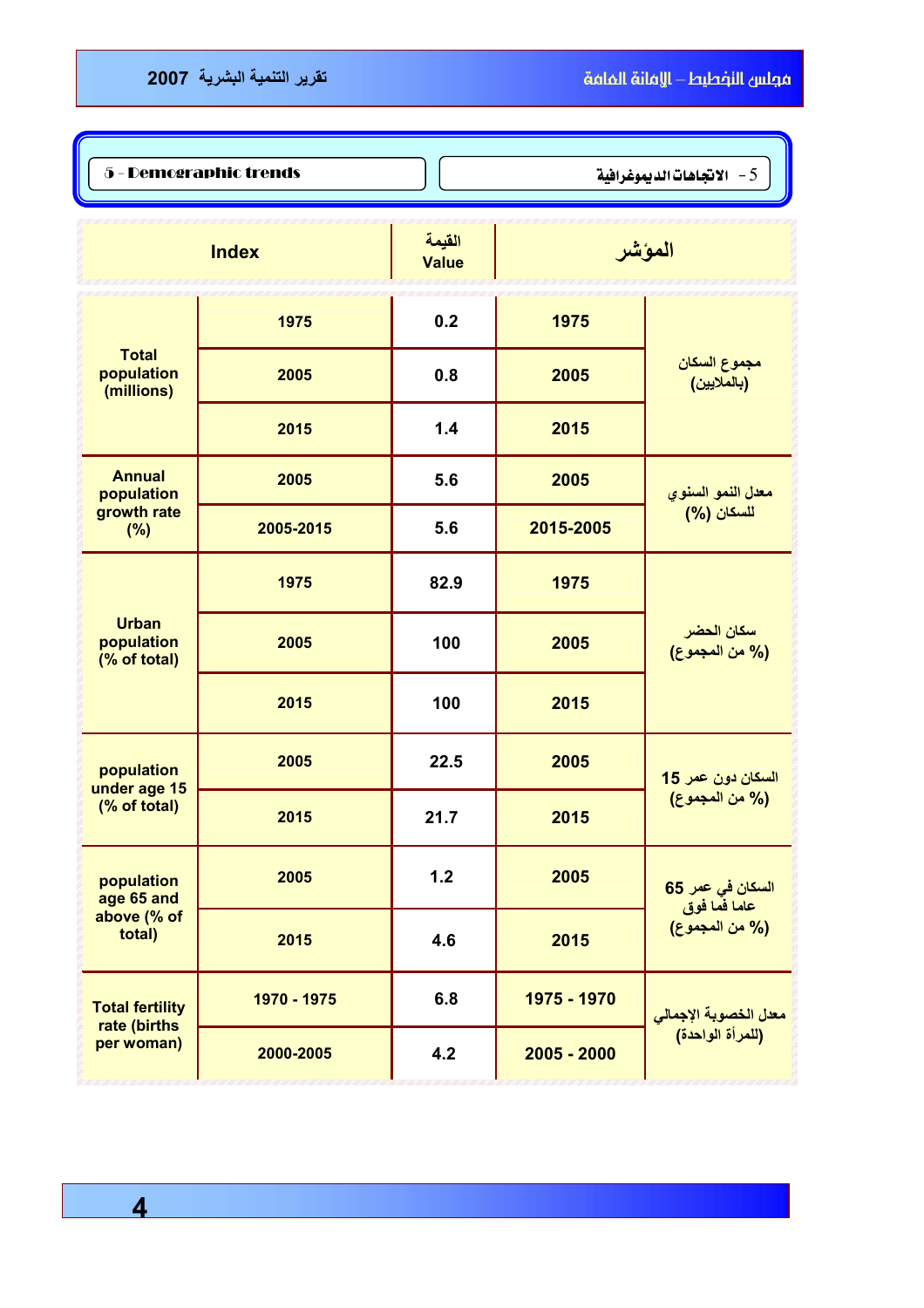ſ

## $\bullet$  - Commitment to health: الالتزامات بـالصعة: الموارد والمُنافذ والخدمات  $\bullet$  .  $\bullet$ resources, access and services

| <b>Index</b>                                                                        |                                        | القيمة<br><b>Value</b> | الموشر                                                                                |                                        |
|-------------------------------------------------------------------------------------|----------------------------------------|------------------------|---------------------------------------------------------------------------------------|----------------------------------------|
| <b>Health</b><br>expenditure                                                        | Public (% of GDP) 2005                 | 2.3                    | في القطاع العام<br>(% من الناتج المحلي<br>الإجمالي) 2005                              |                                        |
|                                                                                     | Private (% of GDP) 2005                | 0.04                   | في القطاع الخاص<br>(% من الناتج المحلي<br>الإجمالي) 2005                              | الإنفاق على الصحة                      |
|                                                                                     | Per capita (PPP US\$)<br>2005          | 1116                   | لكل فرد (معادل القوة<br>الشرائية بالدولار<br>الأمريكي) 2005                           |                                        |
| One-year-<br>olds fully                                                             | <b>Against tuberculosis</b><br>(%)2005 | 100                    | السل (%) 2005                                                                         | الأطفال البالغون من<br>العمر سنة واحدة |
| <b>immunized</b>                                                                    | <b>Against measles</b><br>(%)2005      | 100                    | الحصبة (%) 2005                                                                       | والمحصنون تحصيناً<br>تاماً ضد          |
| <b>Oral Dehydration therapy use rate (%)</b><br>1994-2005                           |                                        |                        | معدل استخدام علاج الامهاء الفموي (%)<br>2005-1994                                     |                                        |
| Contraceptive prevalence rate (%) 1995-<br>2005                                     |                                        | 43                     | معدل انتشار وسائل منح الحمل (%) 1995-2005                                             |                                        |
| <b>Births attended by skilled health</b><br>personnel (%)2005                       |                                        | 100                    | عمليات الولادة التي تتم بأشراف عاملين صحيين مهرة<br>$2005$ (%)                        |                                        |
| Physicians (per 100.000 people) 2005                                                |                                        | 350                    | الأطباء (لكل منة ألف شخص) 2005                                                        |                                        |
| <b>Population with sustainable access to</b><br>affordable essential drugs (%) 2005 |                                        | 100                    | السكان الذين لديهم فرص مستدامة للحصول على<br>العقاقير الجوهرية بأسعار محمولة (%) 2005 |                                        |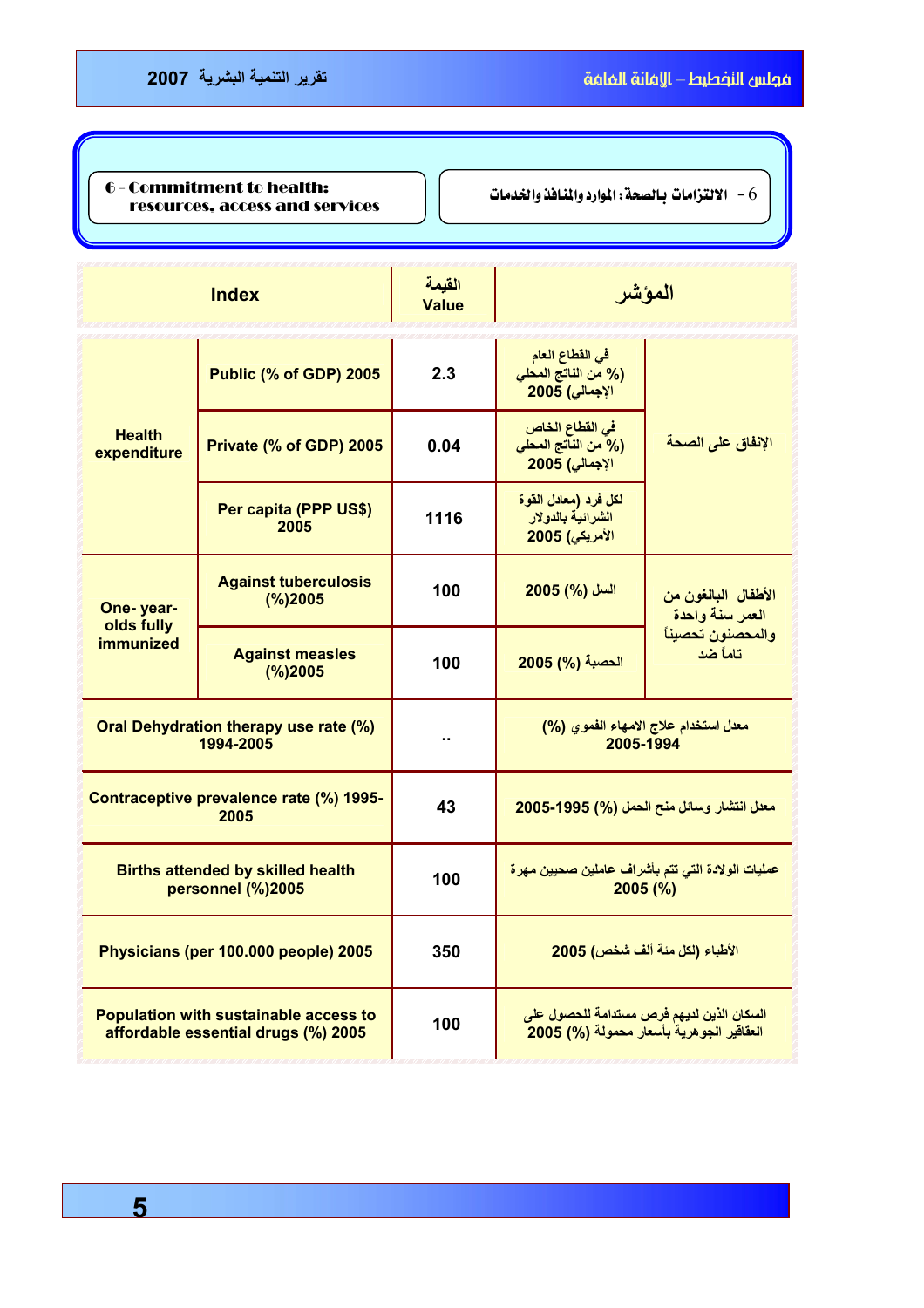| 7 - Water, sanitation and nutritional<br>status | 7 - الماء، الصرف الصحي، الوضع الغذائي |
|-------------------------------------------------|---------------------------------------|
|                                                 |                                       |

| <b>Index</b>                                                                      | القيمة<br>Value | المو شر                                                                         |
|-----------------------------------------------------------------------------------|-----------------|---------------------------------------------------------------------------------|
| <b>Population with sustainable access to</b><br>improved sanitation (%) 2005      | 100             | السكان الذين لديهم فرص مستدامة للحصول على<br>صرف صحى محسن (%) 2005              |
| <b>Population with sustainable access to</b><br>an improved water source (%) 2005 | 100             | السكان الذي لديهم فرص مستدامة للحصول على<br>مصادر مياه محسن (%) 2005            |
| <b>Undernourished people (% of total</b><br>population) 1999-2001                 | ٠.              | الأشخاص الناقصو التغذية (% من مجموع السكان)<br>2001-1999                        |
| Children under weight for age (% under<br>age5) 1995-2001                         | 6               | الأطفال دون مستوى الوزن السوى بالنسبة إلى<br>أعمار هم (% دون الخامسة) 1995-2001 |
| Children under height for age (% under<br>age 5) 1995-2002                        | 8               | الأطفال دون مستوى الطول السوى بالنسبة إلى<br>أعمار هم (% دون الخامسة) 1995-2002 |
| Infants with low birth weight (%) 2005                                            | 8.5             | المواليد ذوو الوزن المنخفض (%) 2005                                             |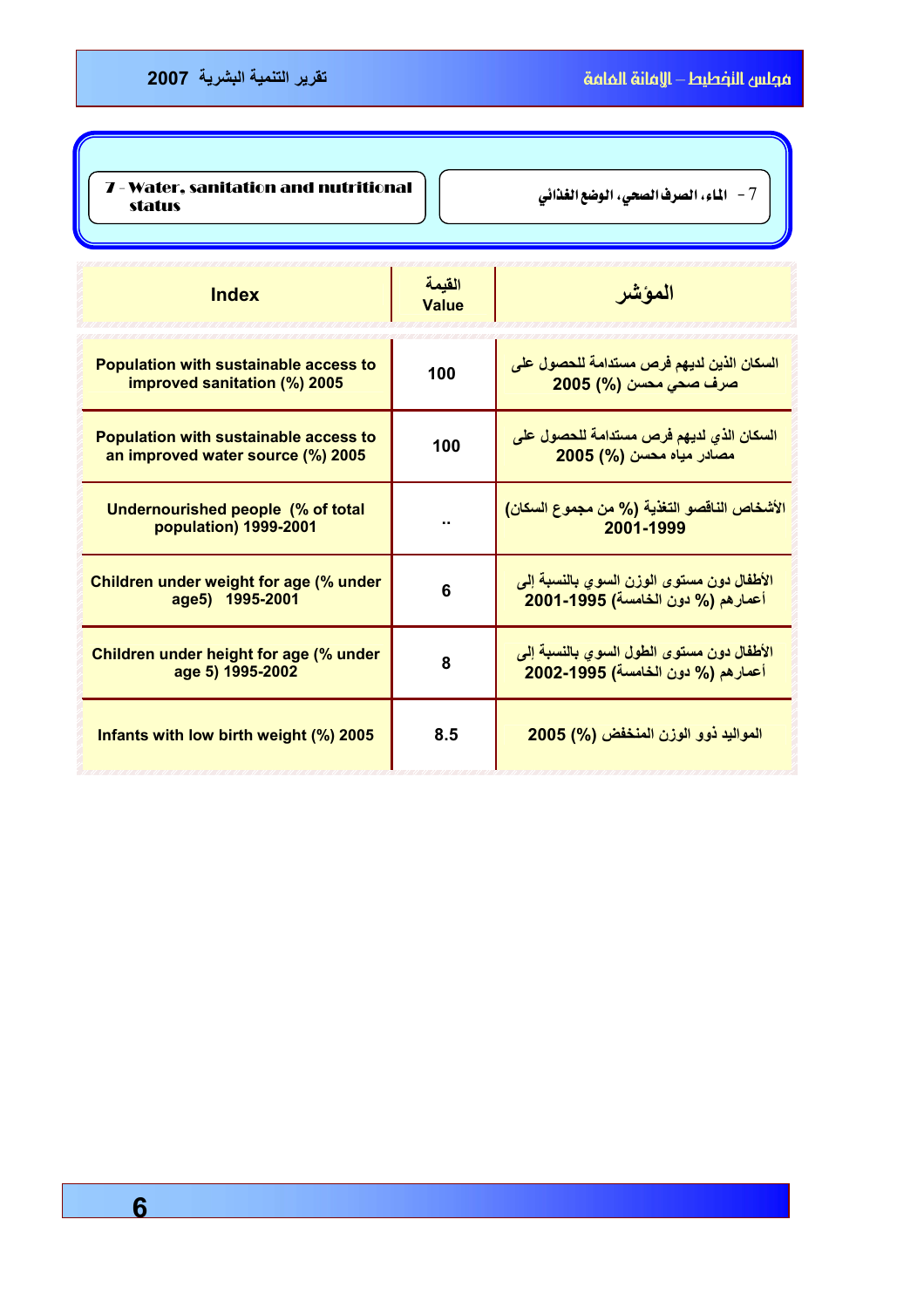**7**

| 8 - Leading global health crises and<br>8 - الأزمات والتحديات الصحية الرئيسية عالمياً |                                        |                                                                  |                                                          |                                                                                       |                           |                                       |  |
|---------------------------------------------------------------------------------------|----------------------------------------|------------------------------------------------------------------|----------------------------------------------------------|---------------------------------------------------------------------------------------|---------------------------|---------------------------------------|--|
| <b>Index</b>                                                                          |                                        | القيمة<br><b>Value</b>                                           | المؤشر                                                   |                                                                                       |                           |                                       |  |
| HIV prevalence % (ages 15-49) 2005                                                    |                                        | $\left( . \right)$                                               | انتشار فيروس نقص المناعة البشرية %<br>(49-15 عاماً) 2005 |                                                                                       |                           |                                       |  |
| <b>Condom use at last</b>                                                             |                                        | <b>Women 1996-</b><br>2002                                       |                                                          | النساء 1996-2002                                                                      |                           | استخدام الواق <i>ي</i> ف <i>ي</i> أخر |  |
| high-risk sex (%)                                                                     |                                        | Men 1996-2002                                                    | ٠.                                                       | الرجال 1996-2002                                                                      |                           | اتصال جنسي عالي<br>الخطورة            |  |
| Malaria cases (per 100.000 people) 2005                                               |                                        | 8.6                                                              | حالات الملاريا (لكل مئة ألف شخص) 2005                    |                                                                                       |                           |                                       |  |
| <b>With insecticide-treated</b><br>bed nets (%) 2005<br><b>Children</b>               |                                        | 0.8                                                              | مع استعمال ناموسيات معالجة<br>ضد الحشرات (%) 2005        |                                                                                       | الأطفال دون<br>الخامسة من |                                       |  |
| under age 5                                                                           |                                        | <b>With fever treated with</b><br>ant malarial drugs (%)<br>2005 | $\left( . \right)$                                       | المصابون بالحمى المعالجة<br>بعقاقير مضادة للملاريا (%)<br>2005                        |                           | العمر                                 |  |
|                                                                                       | Per 100.000 people<br>2005             |                                                                  | 15.6                                                     | لكل مئة ألف شخص 2005                                                                  |                           |                                       |  |
| <b>Tuberculosis</b><br>cases                                                          | <b>Detected under DOTS</b><br>(%) 2005 |                                                                  | н.                                                       | التي تم كشفها بواسطة المساق<br>القصير للمعالجة تحت الإشراف<br>المباشر (دوتس) (%) 2005 |                           | مالات الساء                           |  |
|                                                                                       |                                        | <b>Cured under DOTS (%)</b><br>2005                              |                                                          | التي تمت معالجتها بواسطة<br>الأسلوب العلاجي دوتس (%)<br>2005                          |                           |                                       |  |
| <b>Prevalence of</b>                                                                  |                                        | <b>Women 2005</b>                                                |                                                          | النساء 2005                                                                           |                           | انتشار التدخين<br>(%) من              |  |
| smoking (%<br>of adults                                                               |                                        | <b>Men 2005</b>                                                  |                                                          | الرجال 2005                                                                           |                           | البالغين                              |  |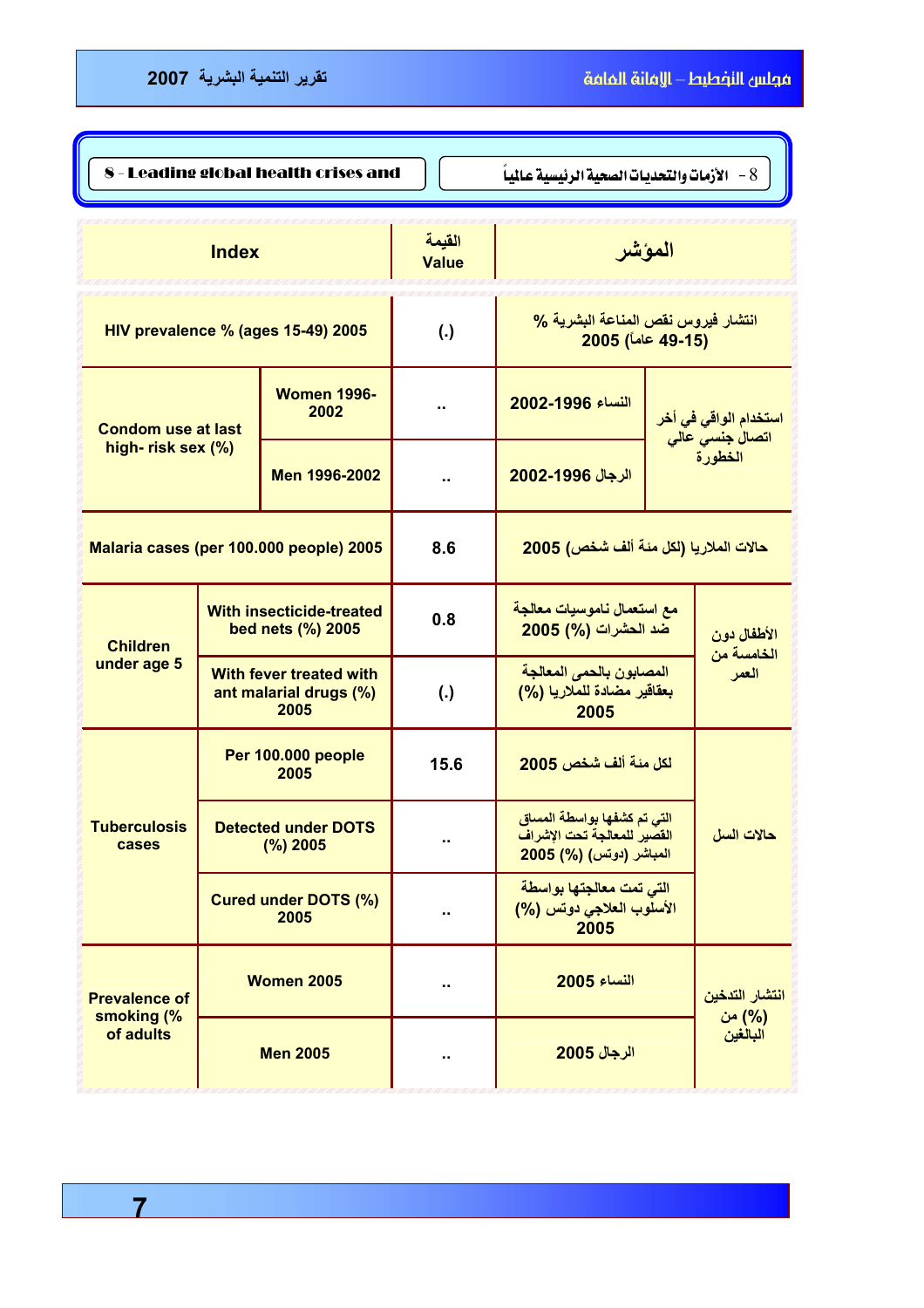| <b>9 - Survival: progress and</b><br>setbacksand risks |                              | 9 - التبقي: التقدم والنكسات |
|--------------------------------------------------------|------------------------------|-----------------------------|
| <b>Index</b>                                           | القيمة<br><mark>Value</mark> |                             |

| Life expectancy at birth (years) 2005                            |                                                                   | 76   | متوسط العمر المتوقع عند الولادة (بالأعوام)<br>2005        |                                                   |  |
|------------------------------------------------------------------|-------------------------------------------------------------------|------|-----------------------------------------------------------|---------------------------------------------------|--|
| Infant mortality rate (per 1.000 live<br><b>births) 2005</b>     |                                                                   | 8.2  | معدل وفيات الرضع (لكل ألف مولود حي) 2005                  |                                                   |  |
| Under-five mortality rate (per 1.000 live<br><b>births) 2005</b> |                                                                   | 10.4 | معدل وفيات الأطفال دون الخامسة<br>(لكل ألف مولود حي) 2005 |                                                   |  |
| <b>Probability at</b><br>birth of                                | Female (% of cohort)<br>2005                                      | 90.5 | الإناث (% من الجماعة )2005                                | الاحتمال لدى<br>الولادة بالبقاء<br>على قيد الحياة |  |
| surviving to<br>age 65                                           | Male (% of cohort)<br>2005                                        | 92.4 | الذكور (% من الجماعة) 2005                                | حتى سن 65<br>عاماً                                |  |
| <b>Maternal</b><br>mortality                                     | <b>Ratio reported (per</b><br><b>100.000 live births)</b><br>2005 | 22.4 | النسبة المبلغ عنها<br>(لكل منة ألف مولود حي) 2005         | معدل وفيات                                        |  |
|                                                                  | <b>Ratio adjusted (per</b><br><b>100.000 live births)</b><br>2005 | 22.4 | النسبة المعدلة<br>(لكل مئة ألف مولود حي) 2005             | الأمومة                                           |  |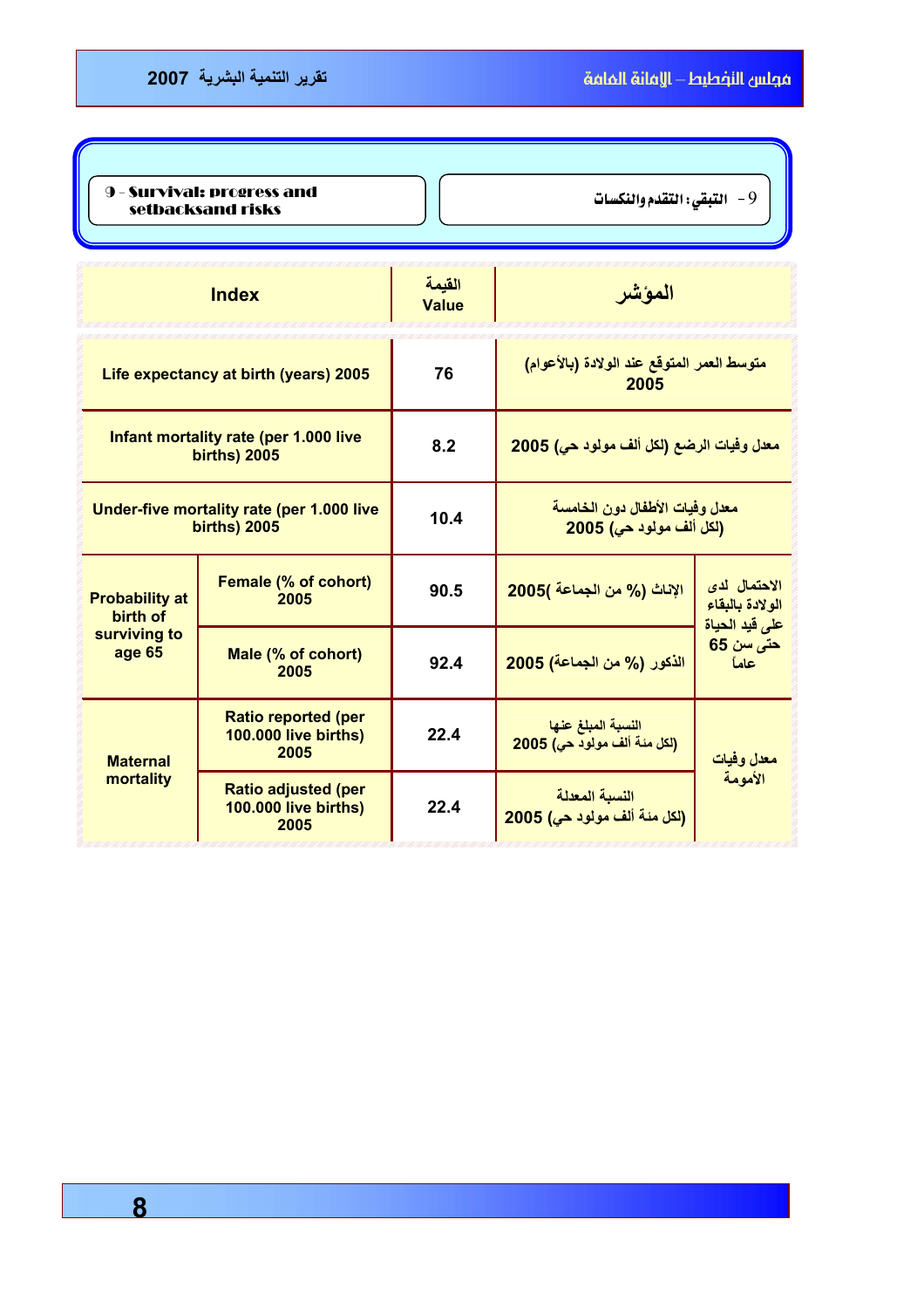| 10 - Commitment to education:<br>الالتزام بالتعليم: الإنفاق العام $\sim 10$   |                                                 |                |                                                          |                                                                    |
|-------------------------------------------------------------------------------|-------------------------------------------------|----------------|----------------------------------------------------------|--------------------------------------------------------------------|
|                                                                               | <b>Index</b>                                    | المؤشر         |                                                          |                                                                    |
| <b>Public</b>                                                                 | As % of GDP 2005                                | 3.04           | كنسبة من الناتج المحلى<br>الإجمالي 2005                  | الإنفاق العام                                                      |
| expenditure<br>on education                                                   | AS % of total<br>government<br>expenditure 2005 | 12.93          | كنسبة من إجمال <i>ى</i> إنفاق<br>الحكومة 2005            | على التعليم                                                        |
| <b>Public</b><br>expenditure<br>on education<br>by level (% of<br>all levels) | <b>Pre-primary and</b><br>primary 2005          |                | ما قبل المرحلة الإبتدائية وفي<br>المرحلة الإبتدائية 2005 | الإنفاق العام<br>على التعليم                                       |
|                                                                               | <b>Secondary 2005</b>                           | $\blacksquare$ | التعليم الثانوي 2005                                     | بحسب المرحلة<br>التعليمية (%<br>من جميع<br>المستويات<br>التعليمية) |
|                                                                               | <b>Tertiary 2005</b>                            |                | التعليم العالى 2005                                      |                                                                    |

 **9**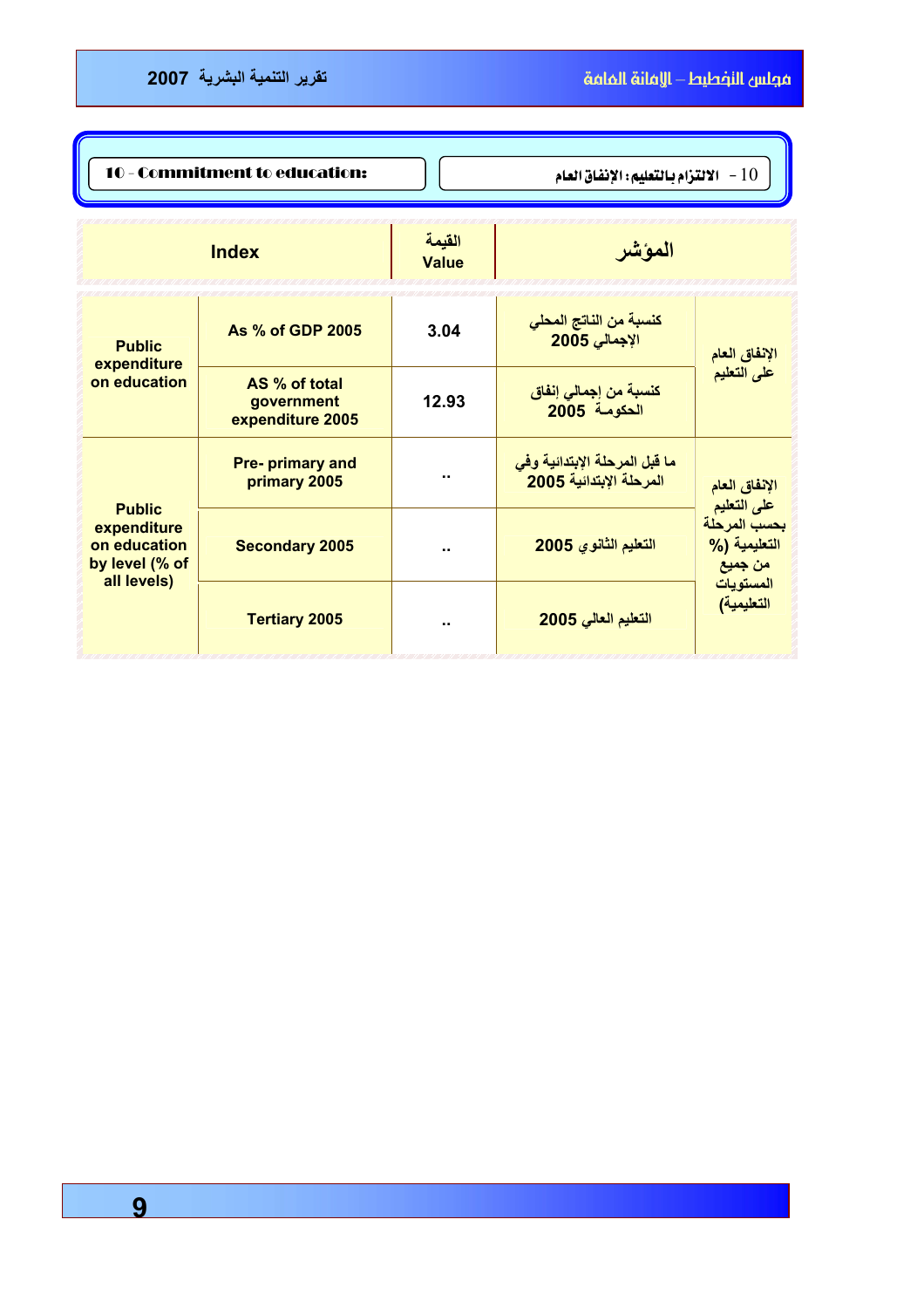| 11 - Literacy and enrolment                                                                      |           |                        | 11 - الإلمام بالقراءة، الكتابة والالتحاق بالتعليم |                                                  |  |
|--------------------------------------------------------------------------------------------------|-----------|------------------------|---------------------------------------------------|--------------------------------------------------|--|
| <b>Index</b>                                                                                     |           | القيمة<br><b>Value</b> | المؤشر                                            |                                                  |  |
| <b>Adult literacy rate (%</b>                                                                    | 2000      | 87.8                   | 2000                                              | معدل الإلمام بالقراءة<br>والكتابة لدى البالغين   |  |
| ages 15 and above)                                                                               | 2005      | 90.6                   | 2005                                              | (% من عمر 15<br>ومافوق)                          |  |
| Youth literacy rate (%                                                                           | 2000      | 98.0                   | 2000                                              | معدل الإلمام بالقراءة<br>والكتابة لدى الشباب     |  |
| ages 15-24)                                                                                      | 2005      | 98.9                   | 2005                                              | (24-15%) عاما)                                   |  |
| <b>Net primary</b>                                                                               | 1990-1995 | 90.0                   | 1995 - 1990                                       | صافي نسبة الالتحاق<br>بالتعليم الابتدائي (%)     |  |
| enrolment ratio (%)                                                                              | 2004/2005 | 96.0                   | 2005/2004                                         |                                                  |  |
| <b>Net secondary</b>                                                                             | 1990-1995 | 49.8                   | 1995 - 1990                                       | صافي نسبة الالتحاق                               |  |
| enrolment ratio (%)                                                                              | 2004/2005 | 89.2                   | 2005/2004                                         | بالتعليم الثانوي (%)                             |  |
| <b>Children reaching</b><br>grade 5 (% of grade 1                                                | 1997      | 88.0                   | 1997                                              | الأطفال الذين يصلون<br>إلى الصف الخامس (%        |  |
| students)                                                                                        | 2005      | 99.1                   | 2005                                              | من تلاميذ الصف الأول)                            |  |
| <b>Tertiary students in science math and</b><br>engineering (% of all tertiary students)<br>2005 |           | 34.3                   | والهندسة (% من جميع طلاب التعليم العالي)          | طلاب التعليم العالي في العلوم والرياضيات<br>2005 |  |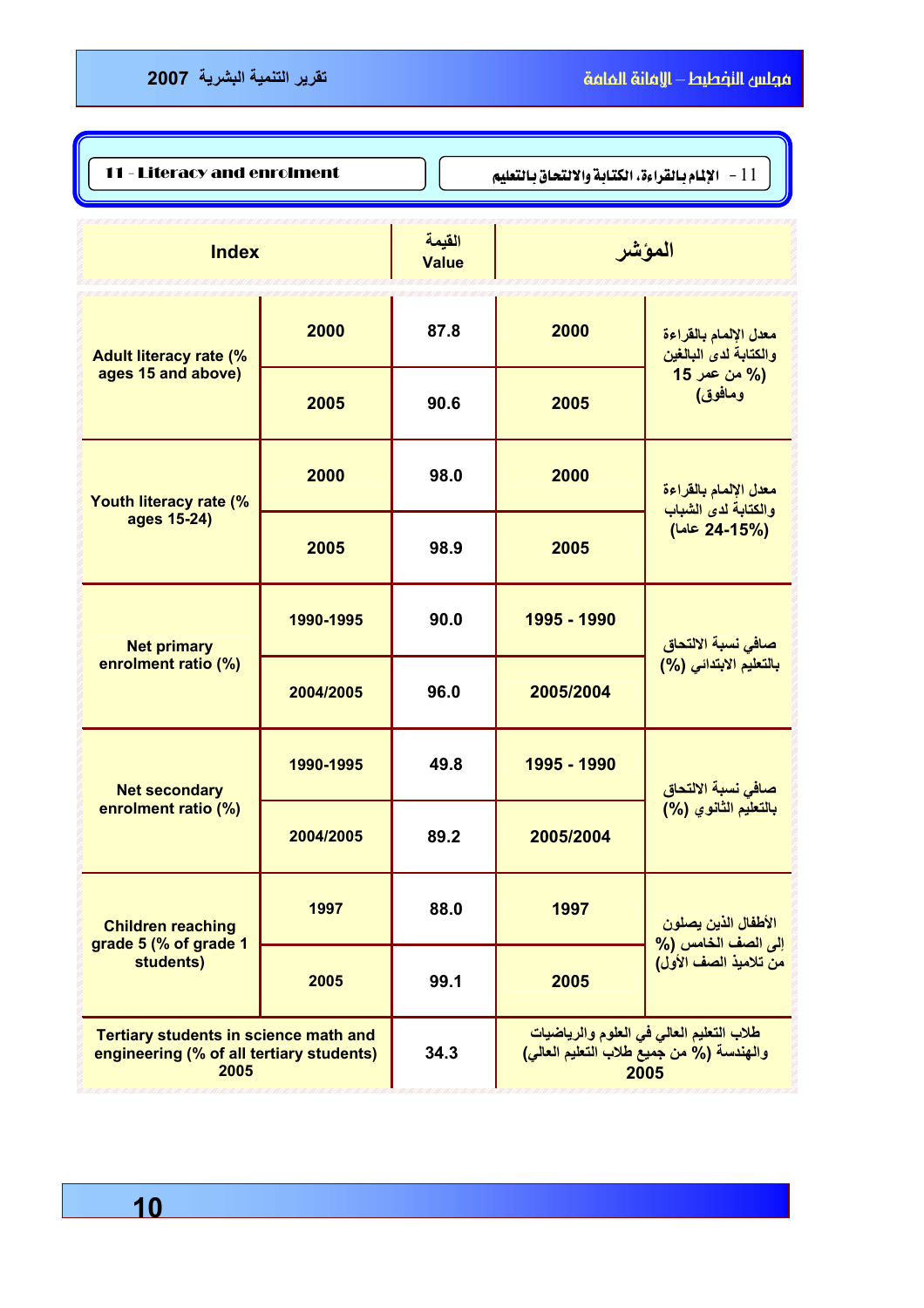א אWא J 12 12. Technology: diffusion and creation

| <b>Index</b>                                                                   |      | القيمة<br><b>Value</b> | الموشر                                                                  |                                                           |  |
|--------------------------------------------------------------------------------|------|------------------------|-------------------------------------------------------------------------|-----------------------------------------------------------|--|
| <b>Telephone mainlines (per</b>                                                | 1990 | 217.9                  | 1990                                                                    | الهواتف الثابتة (لكل ألف<br>شخص)                          |  |
| 1.000 people)                                                                  | 2005 | 258                    | 2005                                                                    |                                                           |  |
| <b>Cellular subscribers (per</b><br>1.000 people)                              | 1990 |                        | 1990                                                                    | المشتركون في الهاتف                                       |  |
|                                                                                | 2005 | 900                    | 2005                                                                    | الخلوي (لكل ألف شخص)                                      |  |
| Internet users (per 1.000<br>people)                                           | 1990 |                        | 1990                                                                    |                                                           |  |
|                                                                                | 2005 | 345                    | 2005                                                                    | مستخدمو الإنترنت (لكل<br>ألف شخص)                         |  |
| <b>Patents granted to residents</b><br>(per million people) 2000               |      |                        |                                                                         | براءات الاختراع الممنوحة للمقيمين<br>(لكل مليون شخص) 2000 |  |
| <b>Receipts royalties and licence fees</b><br>(US\$ per people) 2002           |      |                        | مقبوضات الاتاوات ورسوم التراخيص<br>(بالدولار الأمريكي لكل شخص) 2002     |                                                           |  |
| <b>Research and development (R&amp;D)</b><br>expenditures (% of GDP) 1996-2003 |      | ۰.                     | الإنفاق على الأبحاث والتطوير<br>(% من الناتج المحلي الإجمالي) 1996-2003 |                                                           |  |
| <b>Researchers in R&amp;D</b><br>(per million people) 1990-2001                |      |                        | العاملون في الأبحاث والتطوير<br>(لكل مليون شخص)1990-2001                |                                                           |  |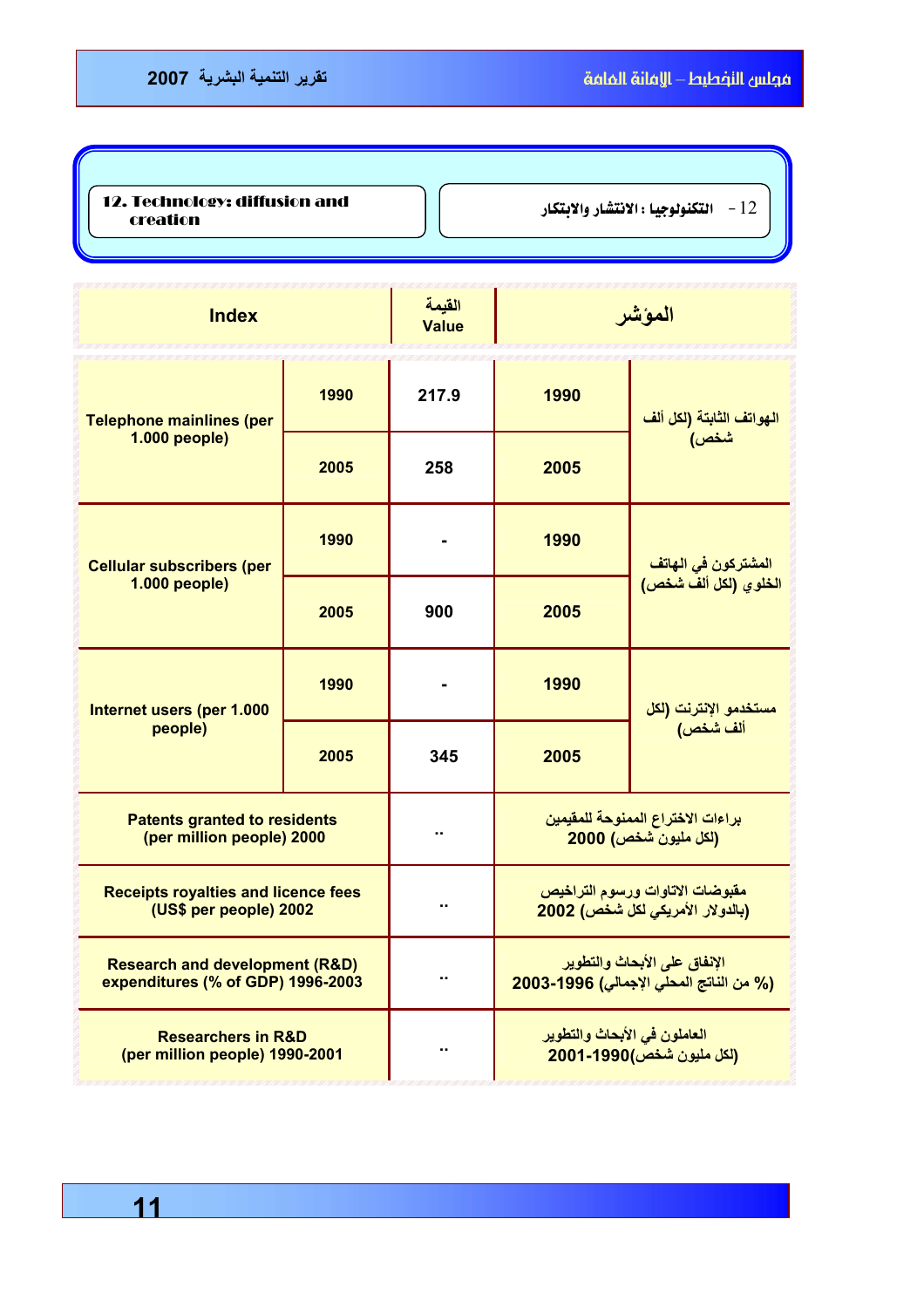13. Economic performance  $\bigcap \{$  13. Economic performance  $\bigcap \{$ 

| <b>Index</b>                                                   |                                                     | القيمة<br>Value | المؤشر                                                                                   |                                    |
|----------------------------------------------------------------|-----------------------------------------------------|-----------------|------------------------------------------------------------------------------------------|------------------------------------|
| <b>GDP</b>                                                     | <b>US\$ billions 2005</b>                           | 42.1            | ببلايين الدولارات الأمريكية 2005                                                         | الفاتج                             |
|                                                                | PPP US\$ billions 2005                              | 38.02           | معادل القوة الشرائية ببلايين<br>الدولارات الأمريكية 2005                                 | المحل <i>ي</i><br>الإجمال <i>ي</i> |
| <b>GDP</b> per                                                 | <b>US\$ 2005</b><br>52893                           |                 | بالدولار الأمريكي 2005                                                                   | الناتج<br>المحل <i>ي</i>           |
| capita                                                         | <b>PPP US\$ 2005</b>                                | 47753           | معادل القوة الشرائية بالدولار<br>الأمريكي 2005                                           | الإجمالي<br>للفرد                  |
| GDP per capita annual growth rate (%)<br>1990-2005             |                                                     | 7.1             | معدل النمو السنوى للناتج المحلى<br>الإجمالي للفرد (%) نصيب الفرد<br>من 1990-2005         |                                    |
| <b>GDP</b> per                                                 | <b>Highest value during</b><br>1975-2005 (PPP US\$) | 47753           | أعلى قيمة سجلت في الفترة من 1975 إلى<br>2005 (معادل الفوة الشرائية بالدولار<br>الأمريكي) | الناتج<br>المحل <i>ي</i>           |
| capita                                                         | <b>Year of highest value</b>                        | 2005            | العام الذي سجلت فيه أعلى قيمة                                                            | الإجمالي<br>للفر د                 |
| Average annual change in consumer<br>price index (%) 1990-2005 |                                                     | 1.58            | معدل التغيير السنوى ف <i>ي</i> موشر أسعار المستهلك<br>$2005 - 1990$ (%)                  |                                    |
| Average annual change in consumer<br>price index (%) 2004-2005 |                                                     | 1.19            | معدل التغيير السنوى ف <i>ي</i> موشر أسعار المستهلك<br>$2005 - 2004$ (%)                  |                                    |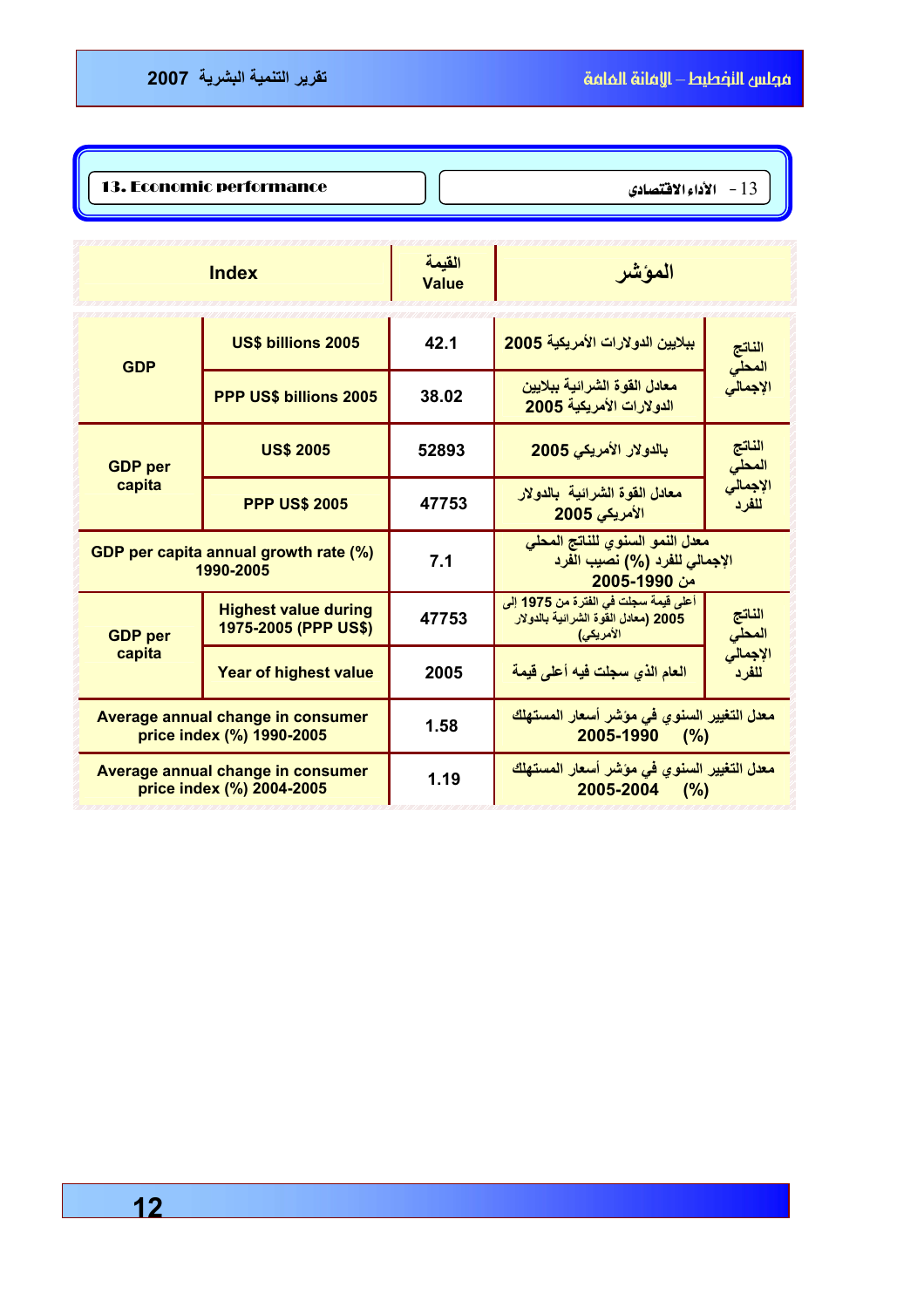## ما 14. Inequality income or [14. Inequality income or [14] 14. Inequality income or [14] 14. Inequality income consumption

|                                                                                                                         | <b>Index</b>                                        |                                                   | القيمة<br><b>Value</b>        |                               | المؤشر        |                                           |
|-------------------------------------------------------------------------------------------------------------------------|-----------------------------------------------------|---------------------------------------------------|-------------------------------|-------------------------------|---------------|-------------------------------------------|
| <b>Share of</b><br>income or<br>consumption<br>(%)<br><b>Survey</b><br>year<br>2001<br><b>Inequality in</b><br>measures |                                                     | <b>Poorest</b><br>10%                             | 2.8                           | أفقر 10%                      | العام<br>2001 |                                           |
|                                                                                                                         |                                                     | <b>Poorest</b><br>20%                             | 6.3                           | أفقر 20%                      |               | النصيب من<br>الدخل أو<br>الاستهلاك<br>(%) |
|                                                                                                                         |                                                     | <b>Richest</b><br>20%                             | 45.1                          | أغنى 20%                      |               |                                           |
|                                                                                                                         |                                                     | <b>Richest</b><br>10%                             | 25.1                          | أغنى 10%                      |               |                                           |
|                                                                                                                         | <b>Richest</b><br>$10%$ to<br><b>Poorest</b><br>10% | 5.5                                               | نسبة أغنى 10%<br>إلى أفقر 10% |                               |               |                                           |
|                                                                                                                         |                                                     | <b>Richest</b><br>20% to<br><b>Poorest</b><br>20% | 3.1                           | نسبة أغنى 20%<br>إلى أفقر 20% |               | قياسات<br>اللامساوة                       |
|                                                                                                                         |                                                     | <b>Gini index</b>                                 | 37.2                          | مؤشر جيني                     |               |                                           |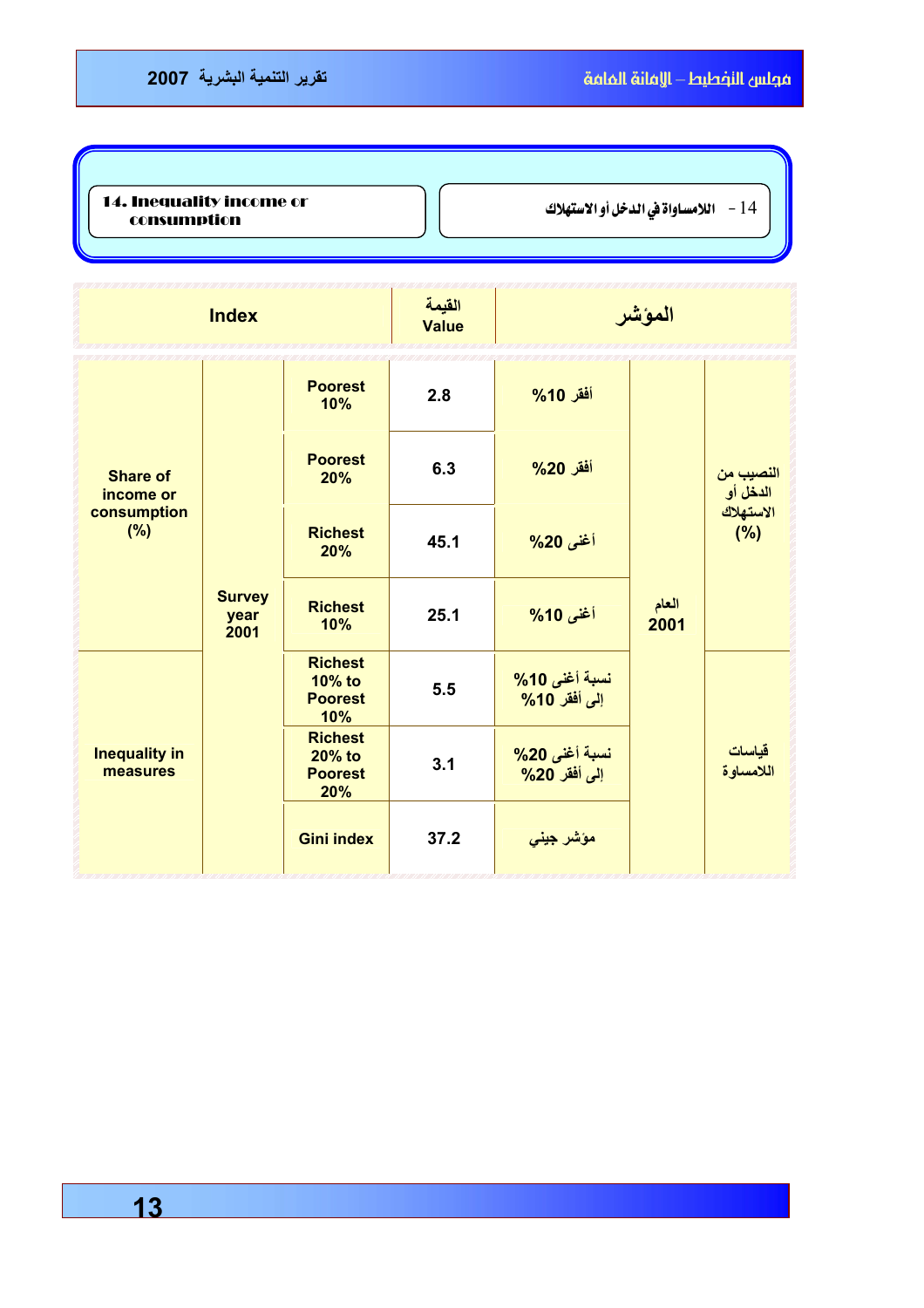15. Structure of trade  $\int$   $\int$  15. Structure of trade  $\int$  15

| <b>Index</b>                                                       | القيمة<br>Value | الموشر                                                           |
|--------------------------------------------------------------------|-----------------|------------------------------------------------------------------|
| <b>Imports of goods and services</b><br>(% of GDP) 2005            | 27              | الواردات من السلع والخدمات<br>(% من الناتج المحلي الإجمالي) 2005 |
| <b>Exports of goods and services</b><br>(% of GDP) 2005            | 67              | الصادرات من السلع والخدمات<br>(% من الناتج المحلي الإجمالي) 2005 |
| <b>Primary exports</b><br>(% of merchandise exports) 2005          | 51              | الصادرات من المواد الأولية<br>(% من صادرات السلع) 2005           |
| <b>Manufactured exports</b><br>(% of merchandise exports) 2005     | 49              | الصادرات من المواد المصنعة<br>(% من صادرات البضائع) 2005         |
| <b>High-technology exports</b><br>(% of manufactured exports) 2005 | O               | الصادرات من المواد العالية التقنية<br>(% من صادرات البضائع) 2005 |
| Terms of trade (1980=100) 2005                                     |                 | معدلات التجارة (1980-100) 2005                                   |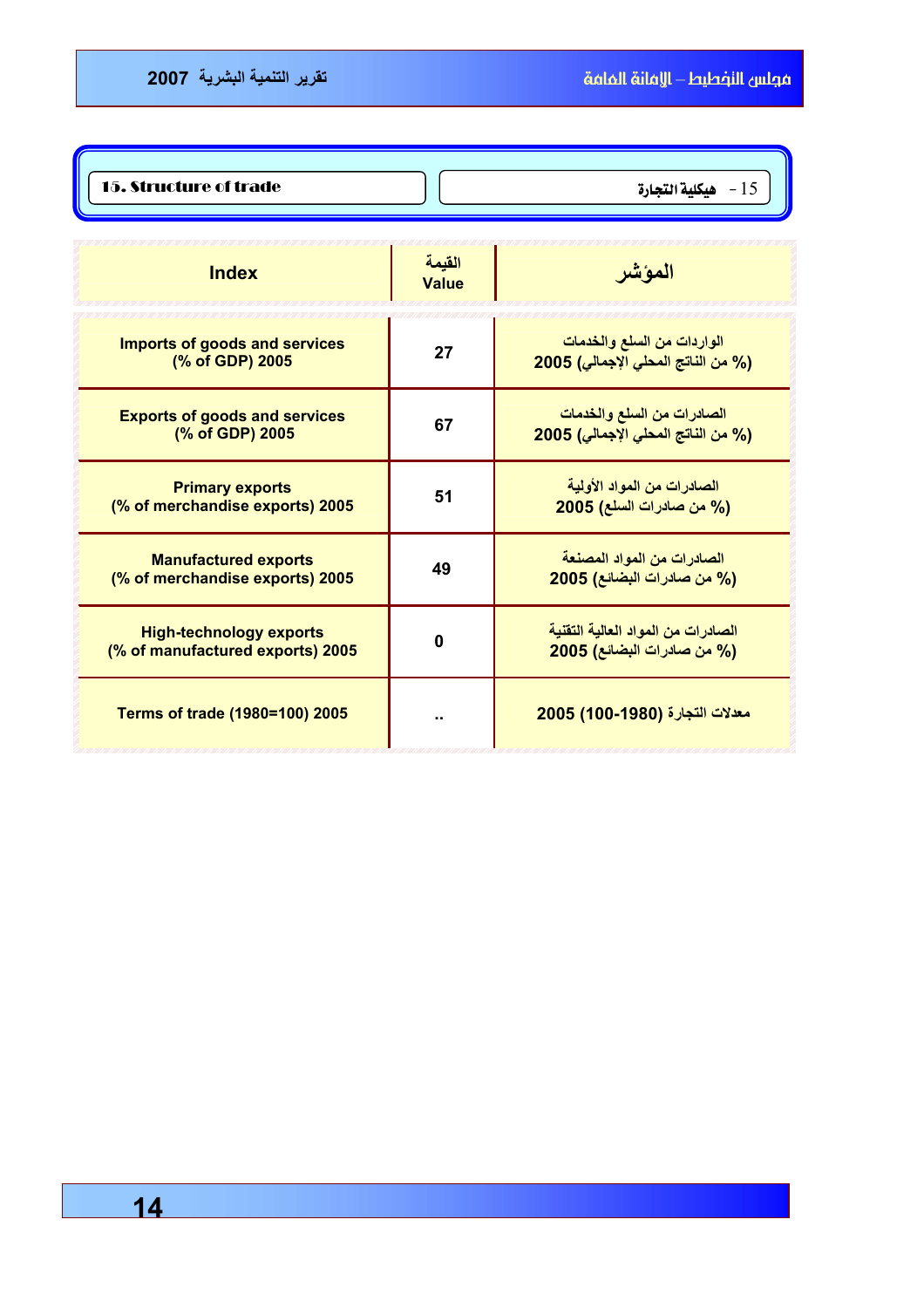18. Flows of aid, private capital and  $\Bigg| \Bigg|$  -  $\Bigg|$  18. Flows of aid, private capital and  $\Bigg|$  -  $18$ debt

| <b>Index</b>                                             |                                                  | القيمة<br>Value    | المؤشر                                                                                    |                                           |
|----------------------------------------------------------|--------------------------------------------------|--------------------|-------------------------------------------------------------------------------------------|-------------------------------------------|
| <b>Official</b><br>development                           | <b>Total</b><br>(US\$ millions)2005              | 0                  | المجموع<br>(بملايين الدولارات الأمريكية)<br>2005                                          | مساعدات<br>التنمية                        |
| assistance<br>(ODA)<br>received (net                     | Per capita (US\$) 2005                           | 0                  | لكل فرد (بالدولار الأمريكي)<br>2005                                                       | الرسمية<br>المتلقاة<br>(صافی<br>المساعدات |
| disbursement<br>s)                                       | <b>AS % of GDP 2005</b>                          | $\left( . \right)$ | كنسبة مئوية من الناتج المحلى<br>الإجمالي 2005                                             | الموزعة)                                  |
| Net foreign direct investment inflows<br>(% of GDP) 2005 |                                                  |                    | صافي تدفقات الإستثمارات الأجنبية المباشرة<br>(كنسبة مئوية من الناتج المحلى الإجمالي) 2005 |                                           |
| Other private flows (% of GDP) 2005                      |                                                  |                    | التدفقات الخاصة الأخر ي<br>(كنسبة مئوية من الناتج المحلي الإجمالي) 2005                   |                                           |
| <b>Total debt</b><br>service                             | <b>AS % of GDP 2005</b>                          | 1.59               | كنسبة مئوية من الناتج المحلى<br>الإجمالي 2005                                             |                                           |
|                                                          | AS % of exports of<br>goods and services<br>2005 |                    | كنسبة مئوية من صادرات السلع<br>والخدمات 2005                                              | مجموع<br><u>خدم</u> ة الدين               |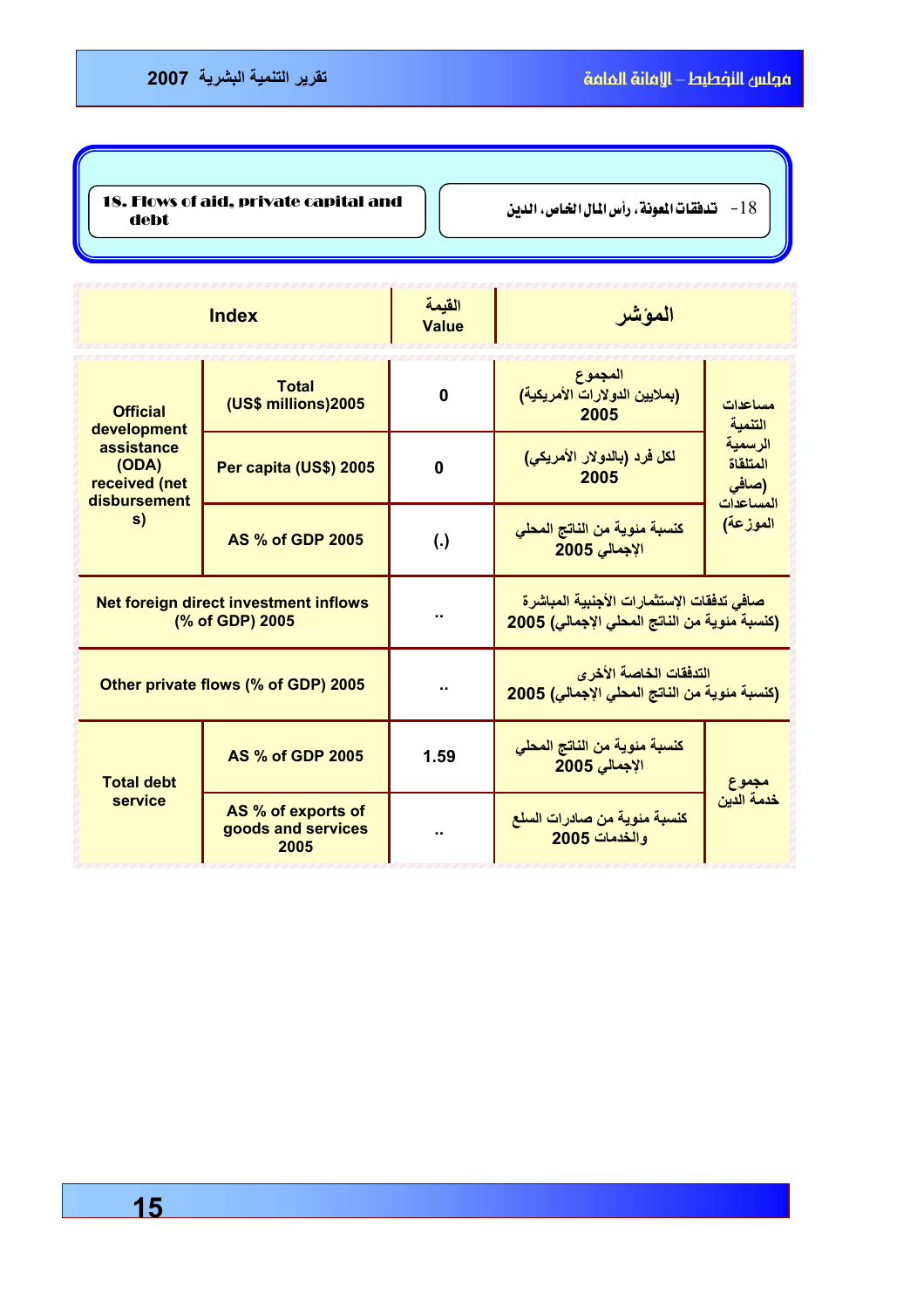| 19. Priorities in public spending | 19 - الأولوبات في الإنفاق العام |
|-----------------------------------|---------------------------------|

| <b>Index</b>                                              | القيمة<br>Value | المؤشر                                                          |
|-----------------------------------------------------------|-----------------|-----------------------------------------------------------------|
| <b>Public expenditure on education</b><br>(% of GDP) 2005 | 3.04            | الإنفاق العام على التعليم<br>(% من الناتج المحلي الإجمالي) 2005 |
| <b>Public expenditure on health</b><br>(% of GDP) 2005    | 2.3             | الإنفاق العام على الصحة<br>(% من الناتج المحلي الإجمالي) 2005   |
| Military expenditure (% of GDP) 2005                      |                 | الإنفاق العسكري (% من الناتج المحلي الإجمالي)<br>2005           |
| Total debt service (% of GDP) 2005                        | 1.59            | مجموع خدمة الدين<br>(% من الناتج المحلي الإجمالي) 2005          |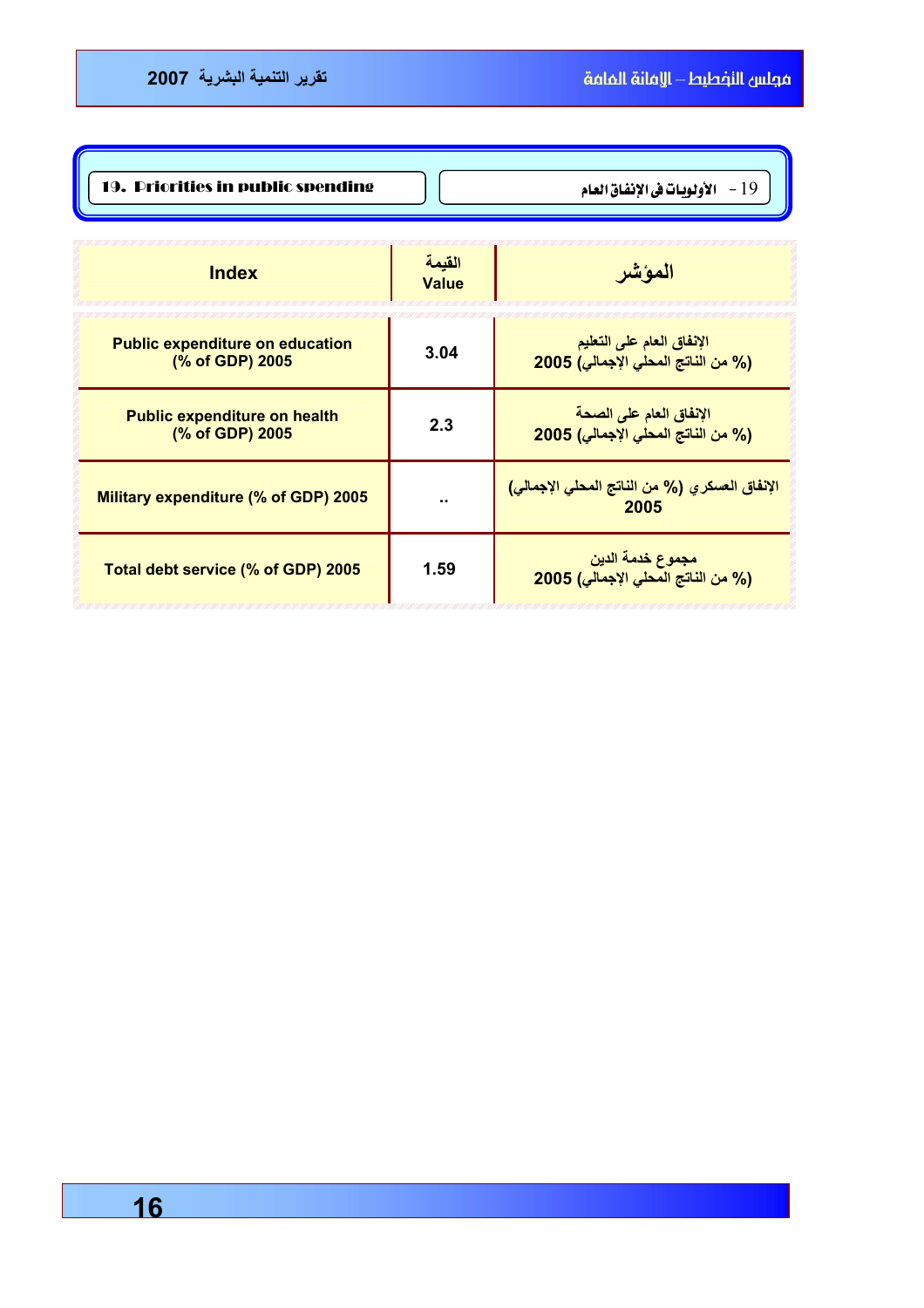| 21. Energy and the environment | الطاقة والبيئة $\sim 2$ |
|--------------------------------|-------------------------|

| <b>Index</b>                                                                 |                                                                                                                                                                                                       | القيمة<br><b>Value</b> | الموشر                                                          |                              |
|------------------------------------------------------------------------------|-------------------------------------------------------------------------------------------------------------------------------------------------------------------------------------------------------|------------------------|-----------------------------------------------------------------|------------------------------|
| <b>Traditional fuel consumption</b><br>(% of total energy requirements) 2005 |                                                                                                                                                                                                       | $\mathbf 0$            | استهلاك الوقود التقليدي (% من احتياجات الطاقة)<br>2005          |                              |
| <b>Electricity consumption per capita</b><br>(kilowatt-hours) 2005           |                                                                                                                                                                                                       | 16316                  | استهلاك الفرد للكهرباء (بالكيلووات/ ساعة)<br>2005               |                              |
|                                                                              | الناتج المحلي الإجمالي لكل وحدة من استهلاك الطاقة<br>GDP per unit of energy use (1995 PPP<br>(معادل القوة الشرائية بدولار 1995 لكل كيلوغرام<br>US\$ per kg of oil equivalent) 2005<br>مكافئ نفط) 2005 |                        |                                                                 |                              |
| <b>Carbon</b><br>dioxide                                                     | per capita (metric<br><b>tons) 1999</b>                                                                                                                                                               | ٠.                     | لكل فرد (بالأطنان المترية) 1999                                 | انبعاث ثان <i>ى</i><br>أكسيد |
| emissions                                                                    | share of world total<br>(%) 2005                                                                                                                                                                      |                        | الحصة من المجموع العالمي (%)<br>2005                            | الكريون                      |
|                                                                              | <b>Cartagena protocol on</b><br><b>Bio safety</b>                                                                                                                                                     |                        | بروتوكول قرطاجنه حول السلامة<br>الاحيائية                       |                              |
| <b>Ratification of</b><br>environmental<br>treaties                          | <b>Framework</b><br>convention on climate<br>change                                                                                                                                                   | $\sqrt{}$              | الاتفاقية الإطارية حول تغير المناخ                              | التصديق<br>على               |
|                                                                              | Kyoto protocol to the<br>framework convention<br>on climate change                                                                                                                                    |                        | بروتوكول كيوتو المنبثق من<br>الاتفاقية الإطارية حول تغير المناخ | الاتفاقيات<br>البيئية        |
|                                                                              | convention on<br><b>Biological Diversity</b>                                                                                                                                                          | V                      | اتفاقية التنوع الاحيا <i>ئي</i>                                 |                              |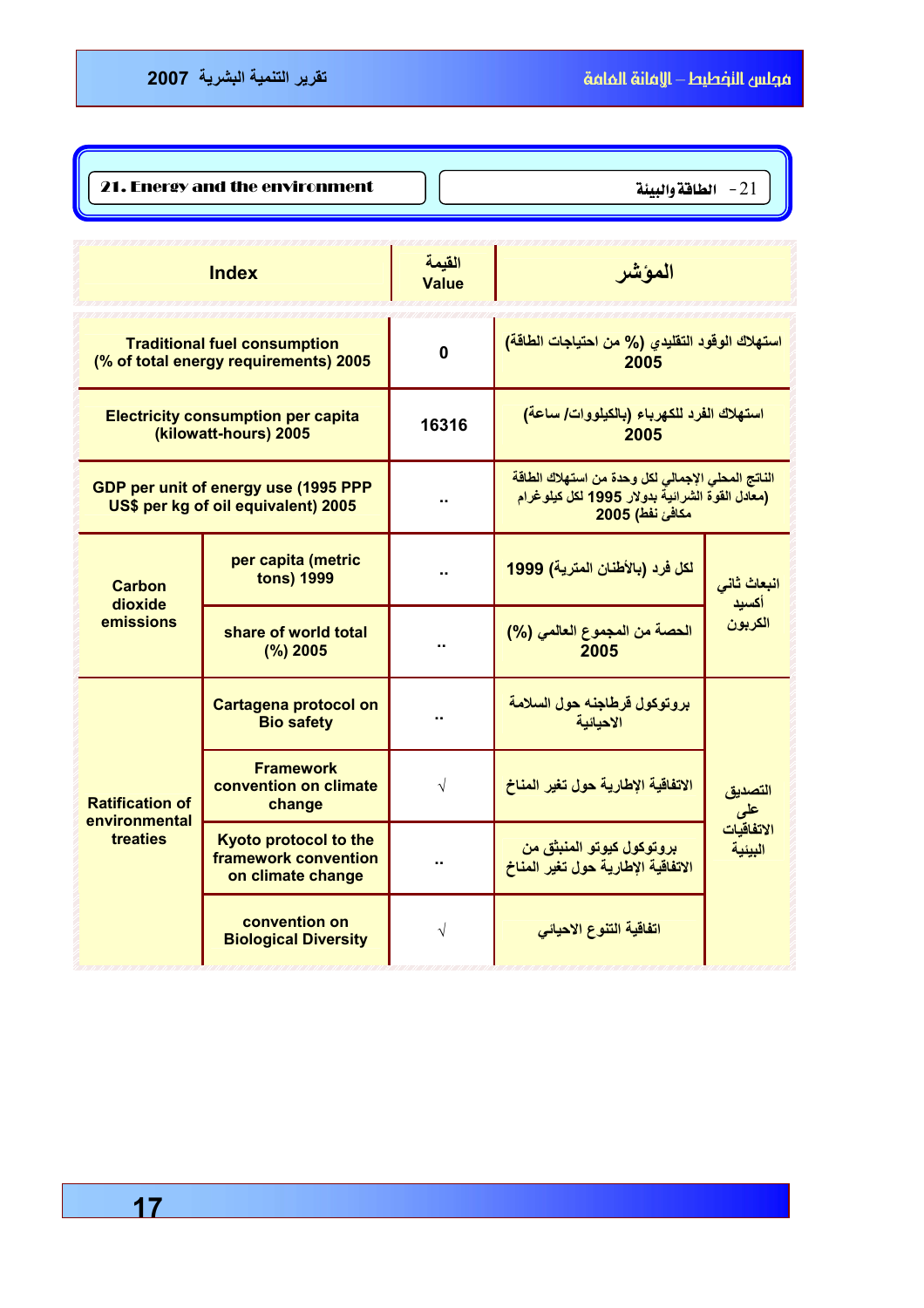I Į

2**2.** Refugees and armaments  $\bigg]$   $\bigg[$   $\bigg]$   $\bigg[$   $\bigg]$   $\bigg[$   $\bigg]$   $\bigg[$   $\bigg]$   $\bigg[$   $\bigg]$   $\bigg[$   $\bigg]$   $\bigg[$   $\bigg]$   $\bigg[$   $\bigg]$   $\bigg[$   $\bigg]$   $\bigg[$   $\bigg]$   $\bigg[$   $\bigg]$   $\bigg[$   $\bigg]$   $\bigg[$   $\bigg]$   $\$ 

| <b>Index</b>                                                                                                              |                       | القيمة<br><b>Value</b>           |                                                 | المؤشر                              |                                                 |                                                         |
|---------------------------------------------------------------------------------------------------------------------------|-----------------------|----------------------------------|-------------------------------------------------|-------------------------------------|-------------------------------------------------|---------------------------------------------------------|
| Internally displaced people (thousands)<br>2005                                                                           |                       | $\mathbf{0}$                     | الأشخاص المشردون داخل أوطانهم (بالآلاف)<br>2005 |                                     |                                                 |                                                         |
| <b>By country</b><br>of asylum<br>(thousands)<br>2005<br><b>Refugees</b><br><b>By country</b><br>of origin<br>(thousands) |                       | ж.                               | بحسب بلد اللجوع<br>(بالألاف) 2005               |                                     |                                                 |                                                         |
|                                                                                                                           |                       | 2005                             |                                                 | بحسب بلد المنشأ<br>(بالآلاف) 2005   | اللاجئون                                        |                                                         |
| <b>Imports</b><br><b>(US\$</b><br><b>Conventional</b><br>arms transfers<br>(1990 prices)<br><b>Exports</b>                |                       | 1994                             | ٠.                                              | 1994                                | الواردات<br>(بملايين<br>الدولارات<br>الأمريكية) | تحويلات<br>الأسلحة<br>التقليدية<br>(بأسعار عام<br>(1990 |
|                                                                                                                           | millions)             | 2005                             | ۰.                                              | 2005                                |                                                 |                                                         |
|                                                                                                                           |                       | <b>US\$</b><br>millions<br>2005  | ٠.                                              | بملايين الدولارات<br>الأمريكية 2005 | الصادرات                                        |                                                         |
|                                                                                                                           |                       | <b>Share</b><br>(%)<br>1999-2005 | $\blacksquare$                                  | الحصة (%) 1999-<br>2005             |                                                 |                                                         |
| <b>Total armed</b>                                                                                                        |                       | <b>Thousands 2002</b>            | Ω,                                              | بالآلاف 2002                        |                                                 | مجموع                                                   |
| forces                                                                                                                    | Index (1985=100) 2005 |                                  |                                                 | الدليل (100=1985) 2005              |                                                 | القوات<br>المسلحة                                       |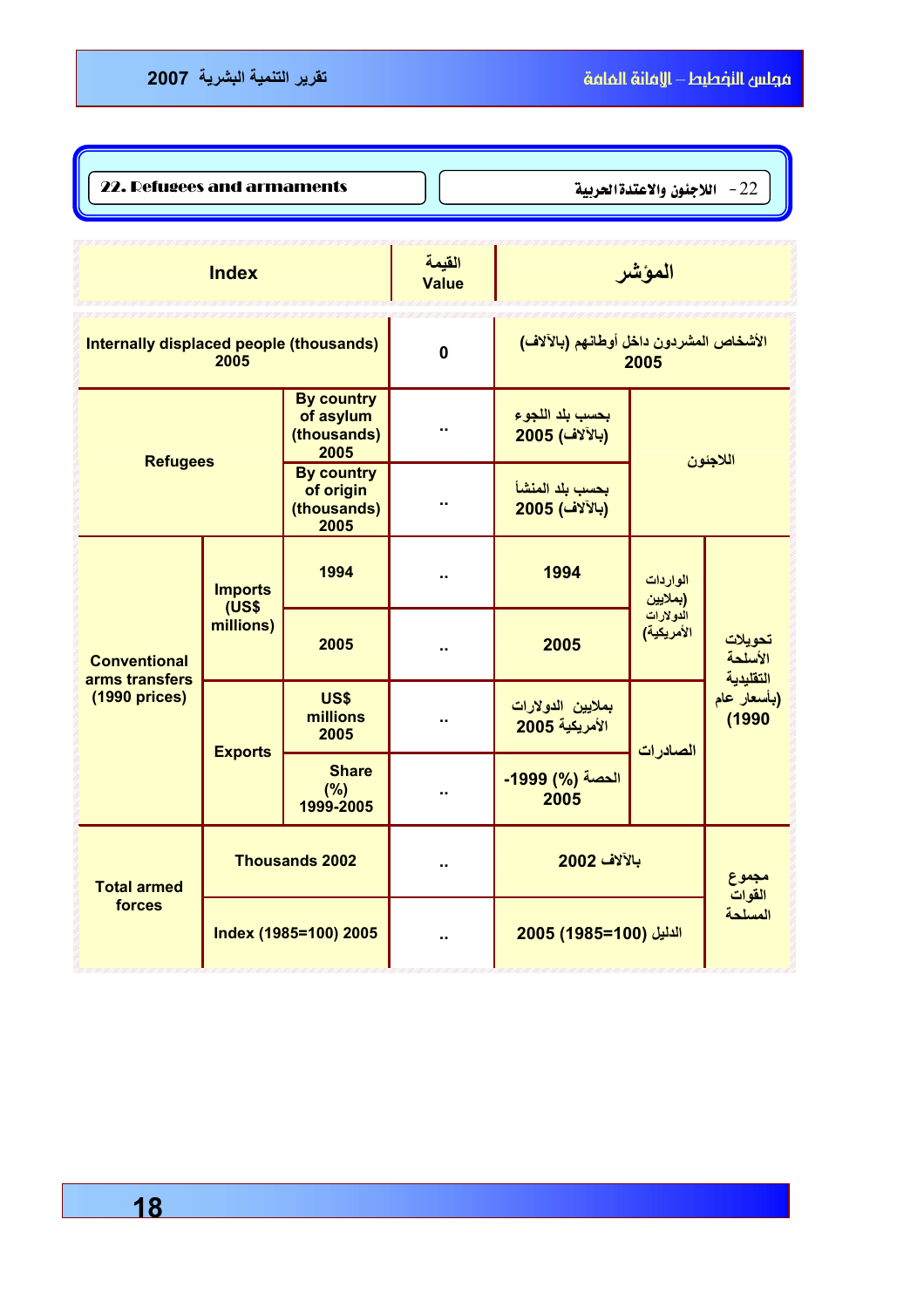| 24. Gender-related development |  |
|--------------------------------|--|
|                                |  |

دليل التنمية المرتبطة بالجنوسة - $24\,$ 

| <b>Index</b>                                                           |               | القيمة<br><b>Value</b> |      | المؤشر                                                                  |
|------------------------------------------------------------------------|---------------|------------------------|------|-------------------------------------------------------------------------|
| <b>Life expectancy at birth</b>                                        | <b>Female</b> | 76.3                   | إناث | متوسط العمر المتوقع عند الولادة                                         |
| (years) 2005                                                           | <b>Male</b>   | 75.6                   | ذكور | (بالأعوام) 2005                                                         |
| <b>Adult literacy rate</b><br>(% age 15 and above)<br>2005             | <b>Female</b> | 87.5                   | إناث | معدل الإلمام بالقراءة والكتابة لدى<br>البالغين<br>(% من عمر 15 وما فوق) |
|                                                                        | <b>Male</b>   | 93.6                   | ذكور | 2005                                                                    |
| <b>Combined gross</b><br>enrolment ratio for<br>primary, secondary and | <b>Female</b> | 95.4                   | إناث | مجموع نسب الالتحاق الإجمالية<br>بالتعليم الابتدائي والثانوي والعالي     |
| tertiary level schools<br>(%) 2004/2005                                | <b>Male</b>   | 87.0                   | ذكور | 2005/2004 (%)                                                           |
| <b>Estimated earned income</b><br>(PPP US \$) 2005                     | <b>Female</b> | 17208                  | إناث | الدخل التقديرى (معادل القوة<br>الشرائية بالدولار الأمريكي)              |
|                                                                        | <b>Male</b>   | 63002                  | ذكور | 2005                                                                    |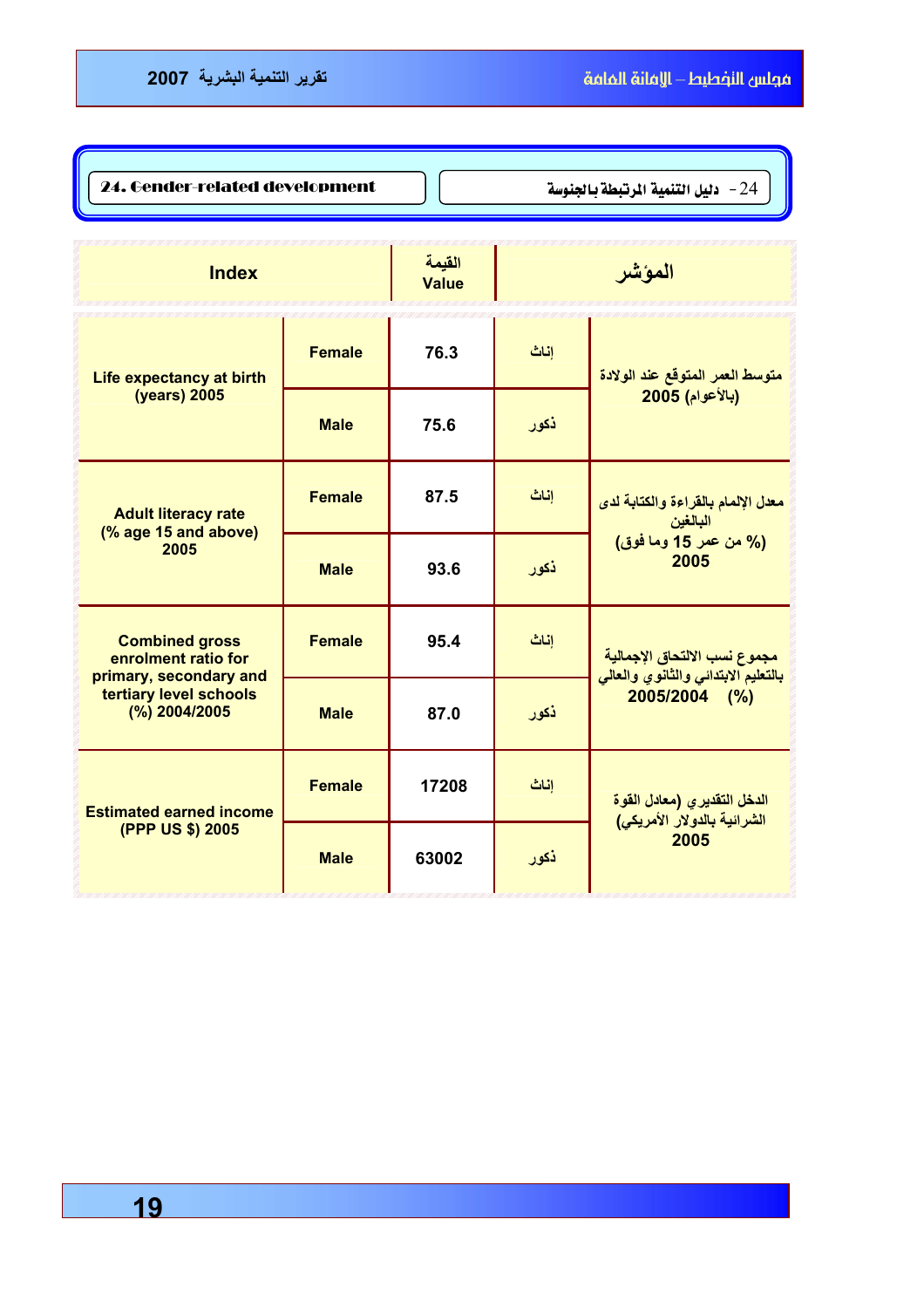| 25. Gender empowerment measure | 25 - مقياس نقكين الجنوسة |
|--------------------------------|--------------------------|
|                                |                          |

| Index                                                                  | القيمة<br><b>Value</b> | الموشر                                                                     |
|------------------------------------------------------------------------|------------------------|----------------------------------------------------------------------------|
| Seats in parliament held by women<br>(% of total seats) 2005           | 3.4                    | مقاعد المجلس البلدى التى تشغلها نساء<br>(% من مجموع المقاعد) 2005          |
| Female legislators, senior officials and<br>managers (% of total) 2005 | 8.1                    | نسبة النساء بين المشر عين وكبار المسئولين<br>والمديرين (% من المجموع) 2005 |
| <b>Female professional and technical</b><br>workers (% of total) 2005  | 24.5                   | نسبة النساء بين المهنيين والعاملين التقنيين<br>(% من المجموع) 2005         |
| Ratio of estimated female to male<br>earned income                     | 27                     | نسبة الدخل التقديري للإناث إلى الدخل التقديري<br>للذكه ر                   |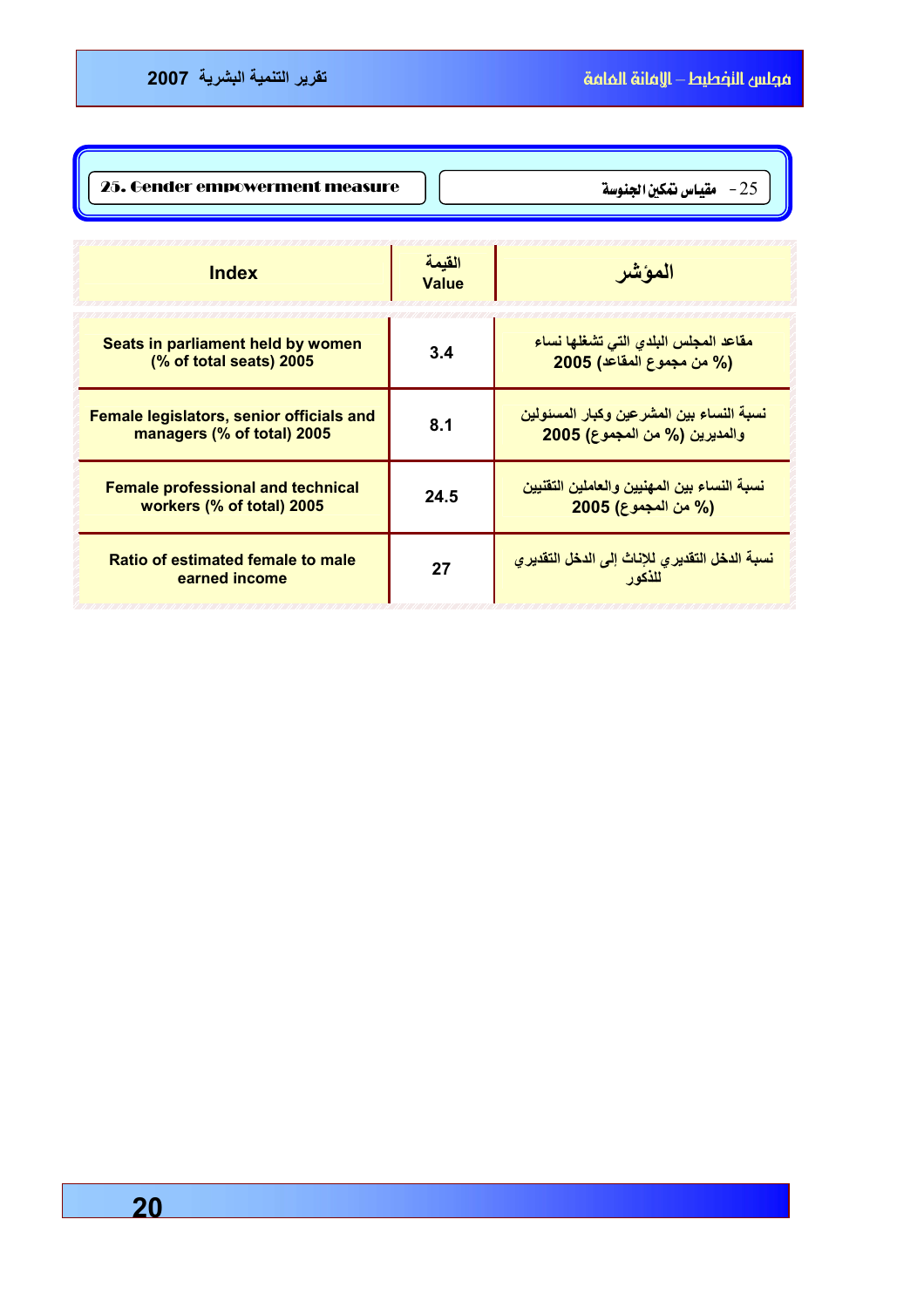| 26. Gender inequality in education |  | اللامساواة بين الجنسين في التعليم $\sim 26$ |
|------------------------------------|--|---------------------------------------------|
|------------------------------------|--|---------------------------------------------|

|                       | <b>Index</b>                                       | القيمة<br><b>Value</b> | الموشر                                          |                          |  |
|-----------------------|----------------------------------------------------|------------------------|-------------------------------------------------|--------------------------|--|
| <b>Adult literacy</b> | <b>Female rate</b><br>(% age 15 and above)<br>2005 | 87.5                   | معدل الاناث<br>(15 % 15 سنة فما فوق) 2005       | الإلمام<br>بالقراءة      |  |
|                       | Female rate as % of<br>male rate 2005              | 93.5                   | معدل الإناث كنسبة مئوية إلى معدل<br>الذكور 2005 | والكتابة لدى<br>البالغين |  |
| <b>Youth literacy</b> | <b>Female rate</b><br>(% age 15-24) 2005           | 98.4                   | معدل الاناث<br>(% من عمر 15 - 24 عاما)<br>2005  | الإلمام<br>بالقراءة      |  |
|                       | Female rate as % of<br>male rate 2005              | 99.2                   | معدل الإناث كنسبة مئوية إلى معدل<br>الذكور 2005 | والكتابة لدى<br>الشباب   |  |
| <b>Net primary</b>    | Female ratio (%)<br>2004/2005                      | 95.3                   | نسبة الإناث (%) 2005/2004                       | صافى نسبة<br>الالتحاق    |  |
| enrolment             | ratio of female to male<br>2004/2005               | 98.5                   | نسبة الإناث إلى الذكور<br>2005/2004             | بالتعليم<br>الابتدائى    |  |
| <b>Net secondary</b>  | Female ratio (%)<br>2004/2005                      | 92.6                   | معدل الإناث (%) 2005/2004                       | صافى نسبة<br>الالتحاق    |  |
| enrolment             | ratio of female to male<br>2004/2005               | 107.8                  | معدل الإناث إلى الذكور<br>2005/2004             | بالتعليم<br>الثانوي      |  |
| <b>Gross tertiary</b> | Female ratio (%)<br>2004/2005                      | 66.6                   | معدل الإناث (%) 2005/2004                       | اجمالى نسبة<br>الالتحاق  |  |
| enrolment             | ratio of female to male<br>2004/2005               | 209                    | نسبة الإناث إلى الذكور<br>2005/2004             | بالتعليم<br>العالي       |  |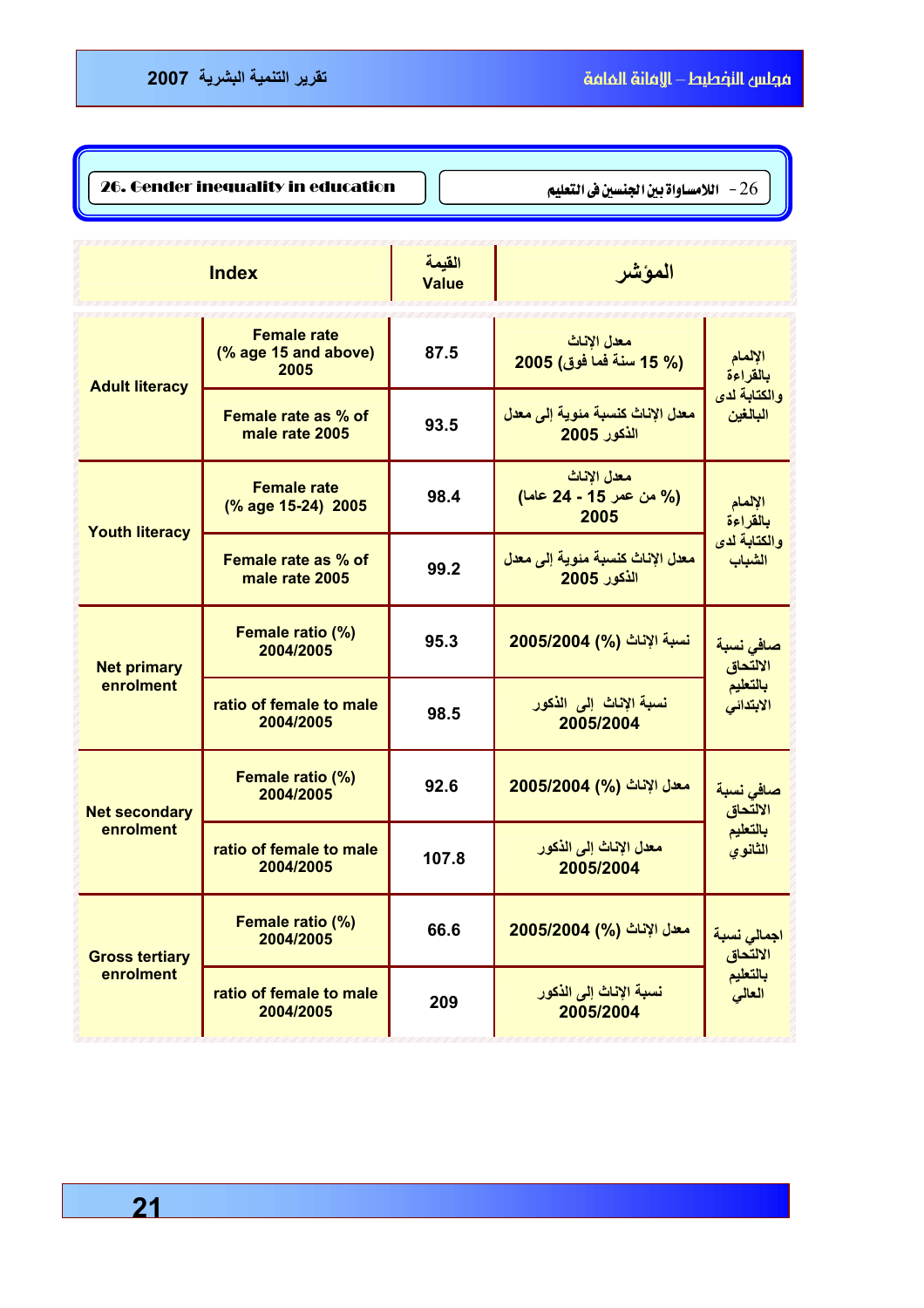אאאאא J 27 27. Gender inequality in economic activity

| <b>Index</b>                                                        |                        | القيمة<br><b>Value</b> |       | المؤشر                             |                                                             |                                                         |
|---------------------------------------------------------------------|------------------------|------------------------|-------|------------------------------------|-------------------------------------------------------------|---------------------------------------------------------|
| Rate (%) 2005                                                       |                        |                        | 40.8  | المعدل (%) 2005                    |                                                             |                                                         |
| <b>Female</b><br>economic<br>activity rate<br>(age 15 and<br>above) | Index (1990=100) 2005  |                        | 129.4 | الدليل<br>$(100=1990)$<br>2005     | معدل النشاط الاقتصادي<br>للإناث (من عمر 15 عاما<br>وما فوق) |                                                         |
|                                                                     | As % of male rate 2005 |                        | 44.3  | كنسبة مئوية من<br>معدل الذكور 2005 |                                                             |                                                         |
| <b>Female</b><br>employment                                         | Agriculture            | F 2005                 | 0.1   | إناث 2005                          | الزراعسة                                                    |                                                         |
|                                                                     |                        | M 2005                 | 3.2   | <b>ذكور 2005</b>                   |                                                             | العمالة<br>للإناث<br>بحسب<br>النشاط<br>الاقتصادي<br>(%) |
|                                                                     | <b>Industry</b>        | F 2005                 | 3.1   | إناث 2005                          | الصناعسة                                                    |                                                         |
| by economic<br>activity (%)                                         |                        | M 2005                 | 47.6  | <u>ذكور 2005</u>                   |                                                             |                                                         |
|                                                                     | <b>Services</b>        | F 2005                 | 96.8  | إناث 2005                          | الخدمسات                                                    |                                                         |
|                                                                     |                        | M 2005                 | 49.2  | <mark>ذكور 2005</mark>             |                                                             |                                                         |
| <b>Contributing</b>                                                 |                        | <b>Women 2005</b>      | 30.3  | النساء 2005                        |                                                             | أفراد الأسرة العاملون                                   |
| family workers<br>(%)                                               | <b>Men 2005</b>        |                        | 69.7  | الرجال 2005                        | المساهمون ف <i>ي</i> دخلها<br>(%)                           |                                                         |

 **22**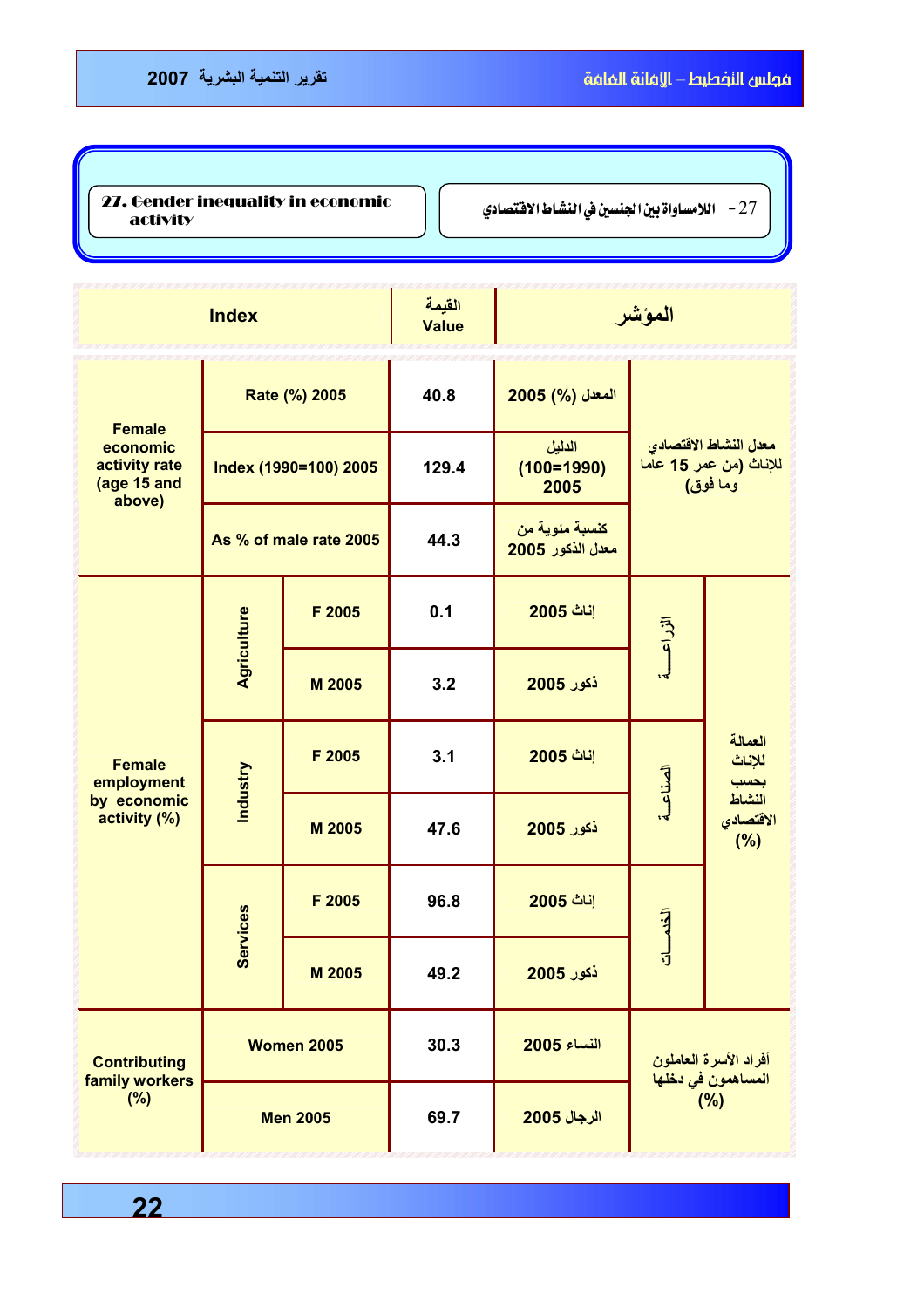29. Women's Political participation  $\bigcap$   $\bigcap$ 

| <b>Index</b>                                                     |                                      | القيمة<br><b>Value</b> |                                                              |                                             | المؤشر                         |           |                                                             |
|------------------------------------------------------------------|--------------------------------------|------------------------|--------------------------------------------------------------|---------------------------------------------|--------------------------------|-----------|-------------------------------------------------------------|
| To vote<br><b>Year women</b>                                     |                                      | 1998                   | التصويت                                                      |                                             | العام الذي منحت فيه            |           |                                                             |
| received right                                                   | To stand for election                |                        | 1998                                                         | الترشيح للانتخابات                          |                                | المرأة حق |                                                             |
| Year first women elected or appointed<br>to parliament           |                                      | 2003                   | العام الذي انتخبت فيه المراة أو عينت في المجلس<br>البلدى     |                                             |                                |           |                                                             |
| Women in government at ministerial<br>(% of total) 2005<br>level |                                      | 7.7                    | النساء في الحكومة على المستوى الوزاري<br>(% من المجموع) 2005 |                                             |                                |           |                                                             |
| <b>Seats in</b>                                                  | <b>Lower or</b>                      | 1990                   | $\bf{0}$                                                     | 1990                                        | مجلس نواب/عموم أو<br>مجلس واحد |           | المقاعد التي<br>تشغلها نساء<br>في المجلس<br>البلدي (%<br>من |
| parliament<br>held by<br>women (% of                             | single house                         | 2005                   | $\mathbf 0$                                                  | 2005                                        |                                |           |                                                             |
| total)                                                           | <b>Upper house or senate</b><br>2005 |                        | 3.4                                                          | مجلس أعيان أو المجلس البلد <i>ى</i><br>2005 |                                | المجموع)  |                                                             |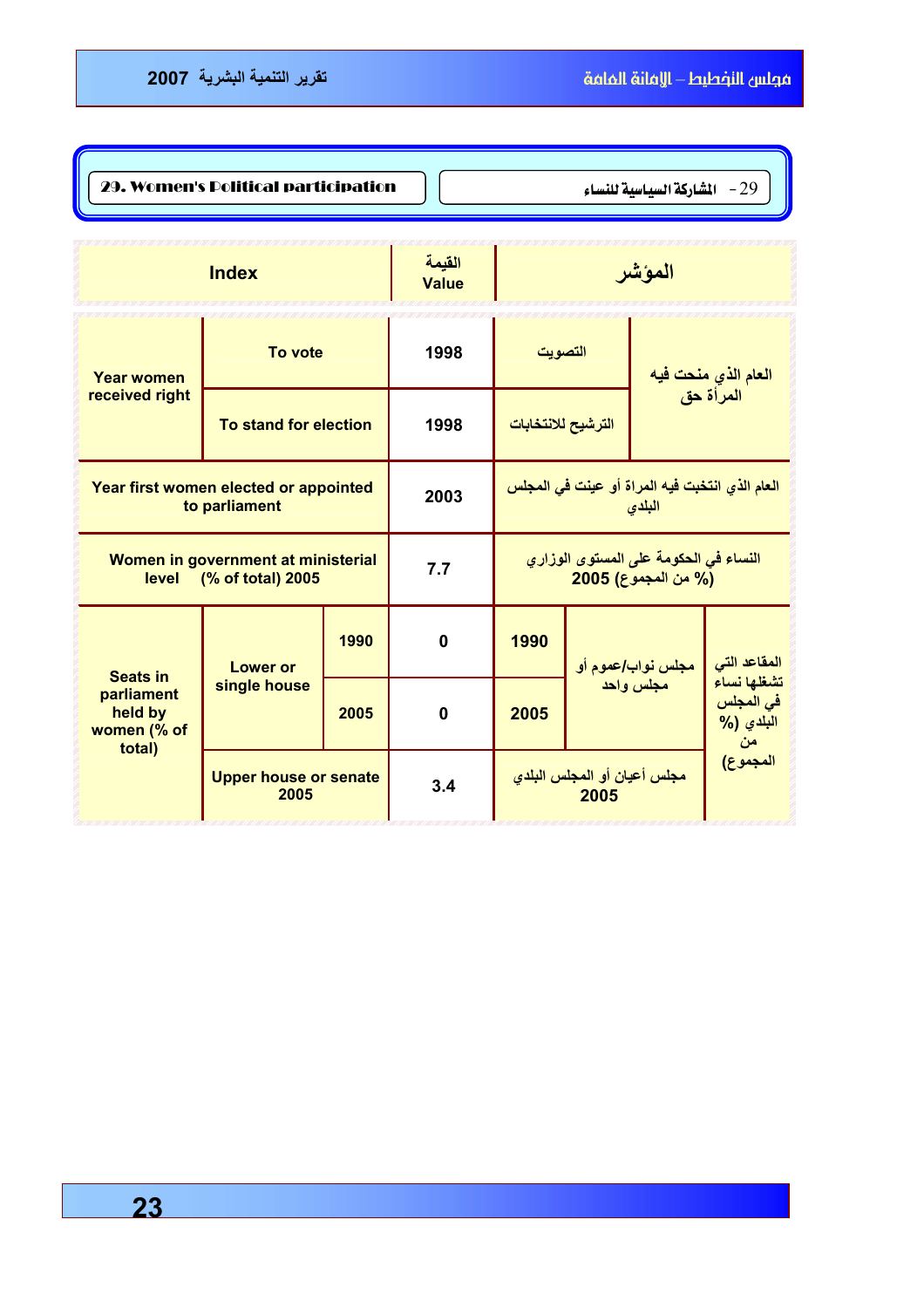30. Status of major international human rights instruments

الذائل الرسمية الدولية الرئيسية عن حقوق  $\sim 30$ 

الإنسان

I I I I ļ

| <b>Index</b>                                                                                                     | القيمة<br>Value | الموشر                                                                                  |
|------------------------------------------------------------------------------------------------------------------|-----------------|-----------------------------------------------------------------------------------------|
| international convention on the<br>prevention and punishment of the<br><b>Crime of Genocide 1948</b>             |                 | الاتفاقية الدولية لمنع جريمة الابادة الجماعية<br>والمعاقبة عليها 1948                   |
| international convention on the<br><b>Elimination of All Forms of Racial</b><br><b>Discrimination 1965</b>       | $\sqrt{}$       | الاتفاقية الدولية حول إلغاء جميع أشكال التمييز<br>الع <i>نصر ي</i> 1965                 |
| international covenant on Civil and<br><b>Political Rights 1966</b>                                              |                 | الميثاق الدولى للحقوق المدنية والسياسية 1966                                            |
| international covenant on Economic,<br><b>Social and Cultural Rights 1979</b>                                    |                 | الميثاق الدولى للحقوق الاقتصادية والاجتماعية<br>والثقافية 1979                          |
| <b>Convention on Elimination of All Forms</b><br>of Discrimination against Women 1979                            |                 | اتفاقية إلغاء جميع أشكال التمييز بحق المرأة<br>1979                                     |
| <b>Convention against Torture and Other</b><br><b>Cruel Inhuman or Degrading Treatment</b><br>or Punishment 1984 | $\sqrt{}$       | اتفاقية مناهضة التعذيب وغيره من ضروب المعاملة<br>أو العقوبة القاسبة أو اللاانسانية 1984 |
| <b>Convention on the Rights of the Child</b><br>1989                                                             | V               | اتفاقية حقوق الطفل 1989                                                                 |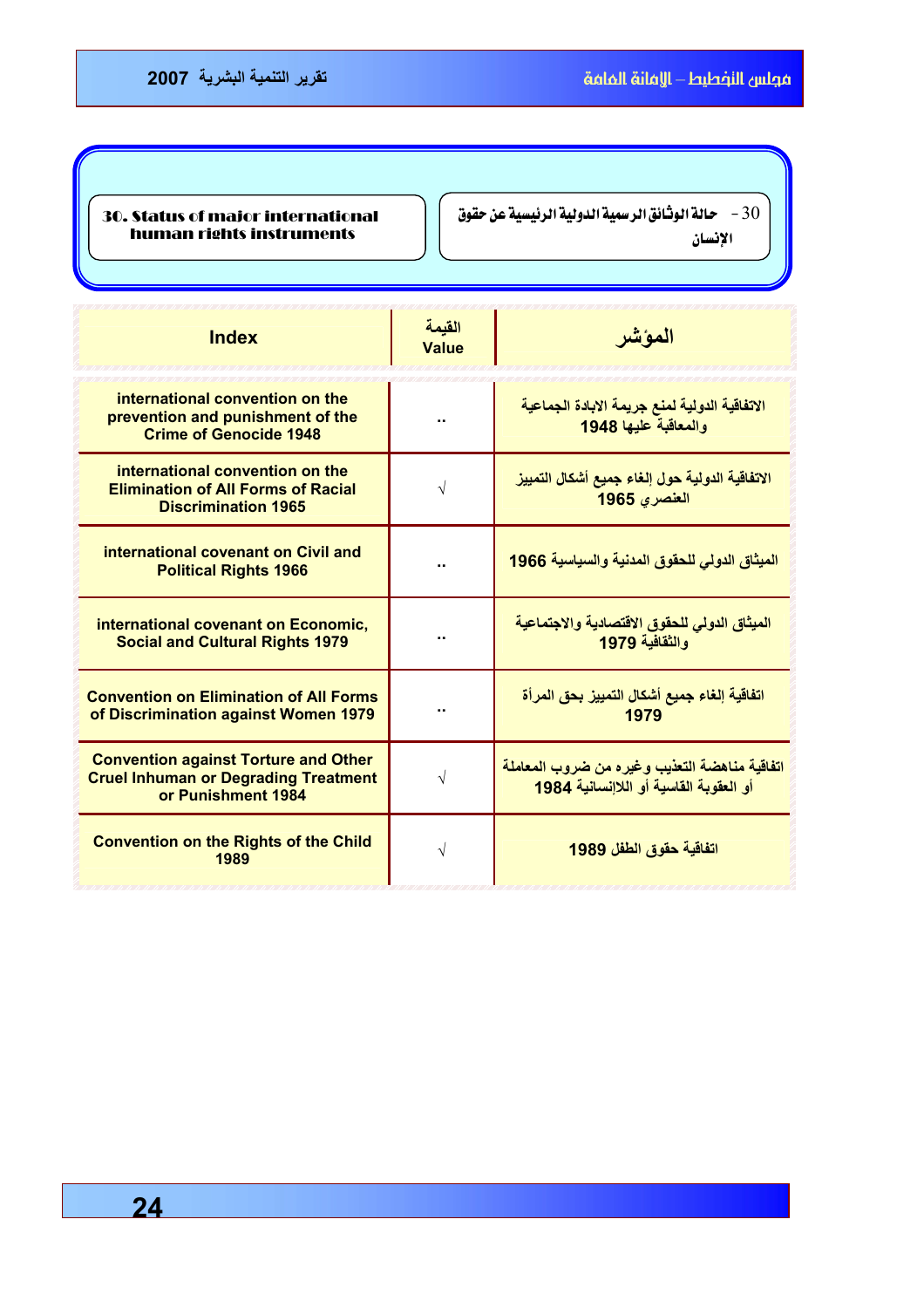## $\frac{31. \text{ Status of fundamental labour}}{1. \text{ Substitute computation.}}$ -3 مائة الاتفاقيات عن الحقوق العمائية الأساسية - | ... rights conventions

| <b>Index</b>                                               |                   | القيمة<br><b>Value</b> |             | المؤشر                                  |
|------------------------------------------------------------|-------------------|------------------------|-------------|-----------------------------------------|
| <b>Freedom of association</b><br>and collective bargaining | convention<br>87  |                        | اتفاقية 87  | الحرية النقابية والمساومة<br>الجماعية   |
|                                                            | convention<br>98  | ۰.                     | اتفاقية 98  |                                         |
| <b>Elimination of forced and</b>                           | convention<br>29  | $\sqrt{}$              | اتفاقية 29  | إلغاء العمل القسري<br>والإلزام <i>ي</i> |
| compulsory labour                                          | convention<br>105 | $\sqrt{}$              | اتفاقية 105 |                                         |
| <b>Elimination of</b><br>discrimination in respect         | convention<br>100 | $\sqrt{}$              | اتفاقية 100 | إلغاء التمييز فيما يتعلق                |
| of employment and<br>occupation                            | convention<br>111 | $\sqrt{}$              | اتفاقية 111 | بالاستخدام والمهن                       |
| <b>Abolition of child labour</b>                           | convention<br>138 | $\sqrt{}$              | اتفاقية 138 | الغاء تشغيل الأطفال                     |
|                                                            | convention<br>182 | $\sqrt{}$              | اتفاقية 182 |                                         |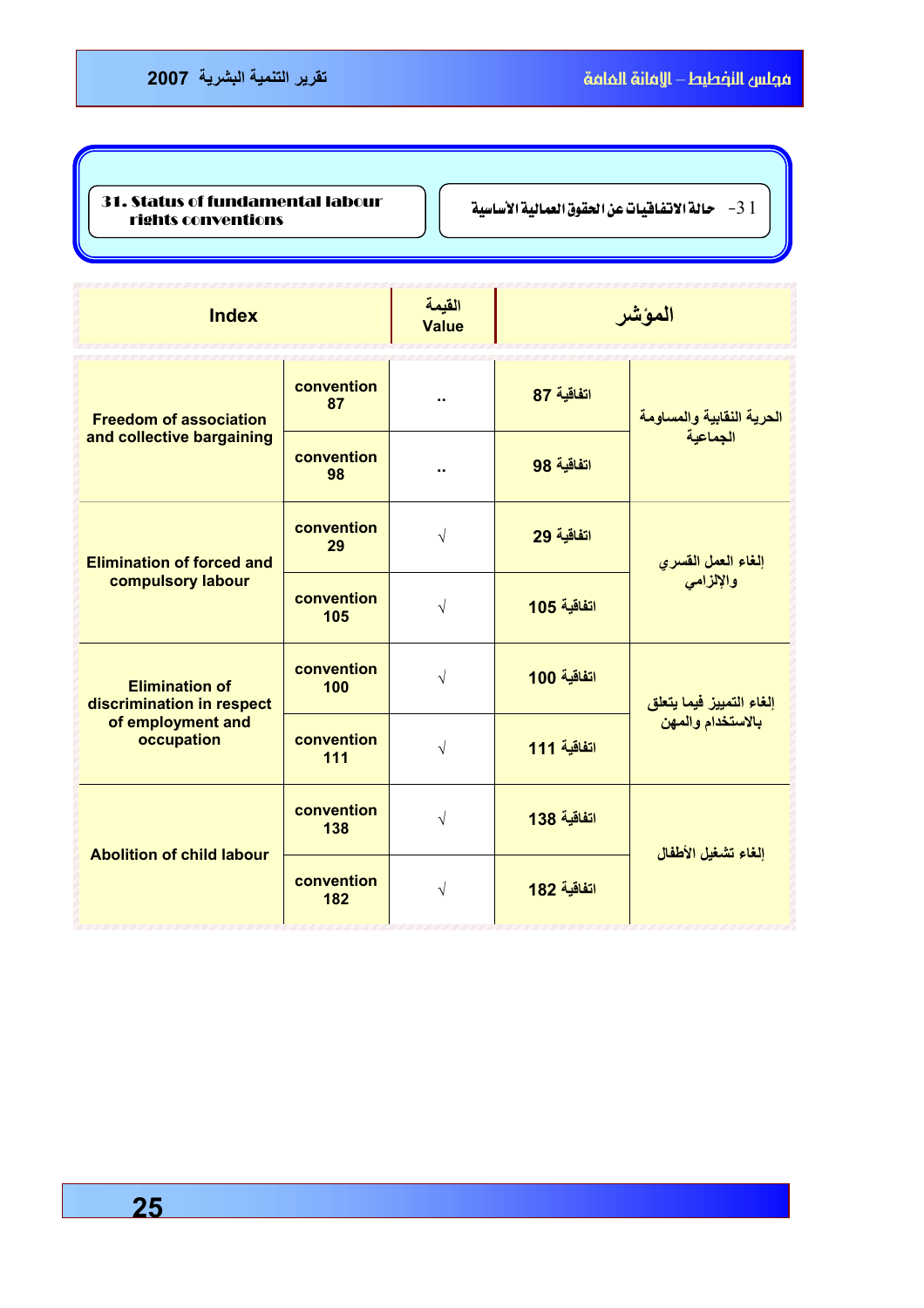| <b>The Symbol used</b><br>الرموزالمستغدمة |                             |                  |  |  |  |
|-------------------------------------------|-----------------------------|------------------|--|--|--|
| not available                             | غير متوفر                   |                  |  |  |  |
| not applicable                            | لا ينطبق                    |                  |  |  |  |
| Nil or negligible                         | نسبة صغيرة جداً             | $\overline{(.)}$ |  |  |  |
| <b>Convention adopted by Qatar</b>        | اتفاقية صدقت دولة قطر عليها |                  |  |  |  |
| U.N. abstract                             | مؤشر حسابه من الأمم المتحدة |                  |  |  |  |